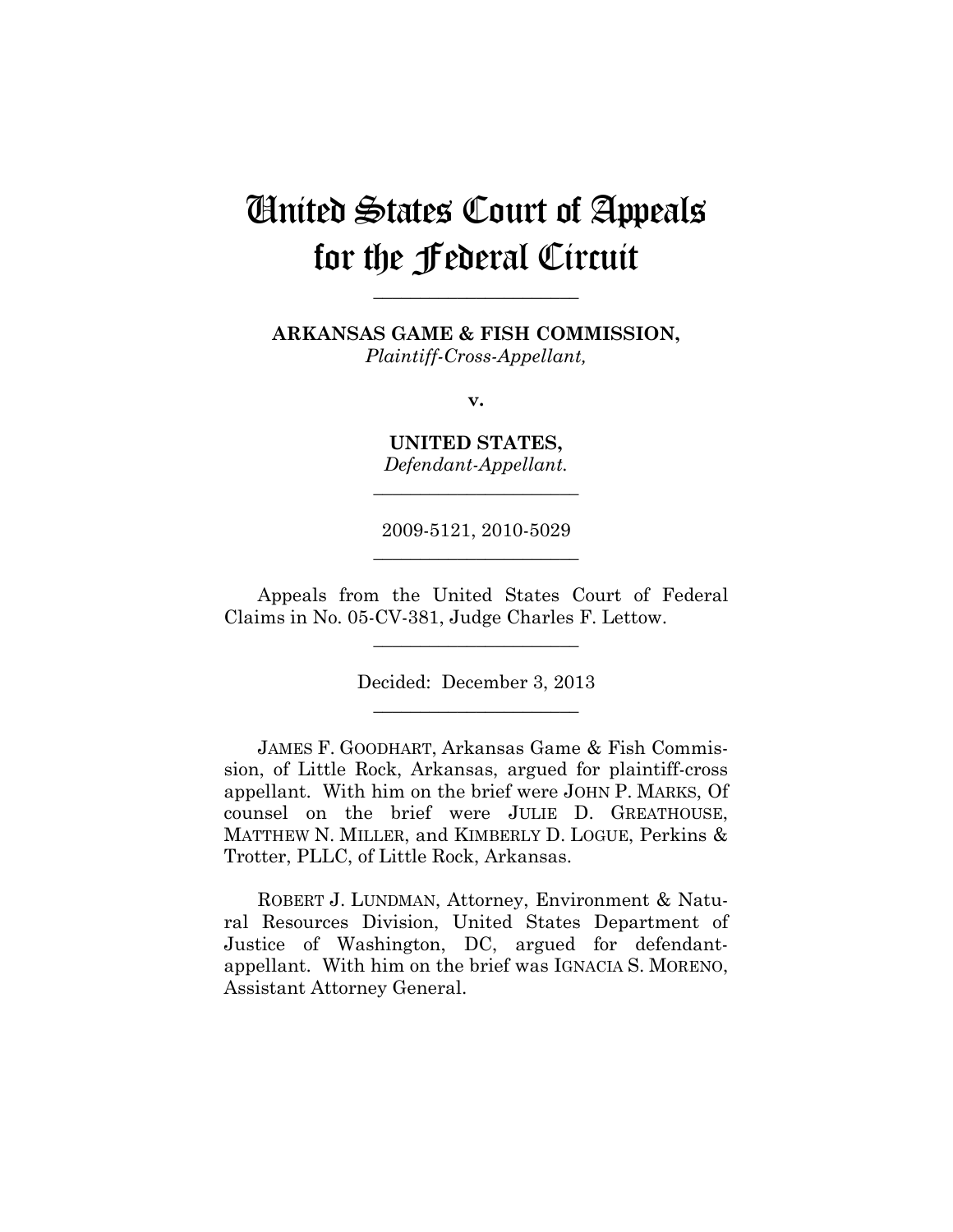BRIAN T. HODGES, Pacific Legal Foundation, of Bellevue, Washington, and R.S. RADFORD, of Sacramento, California, for amici curiae.

Before NEWMAN, BRYSON, and DYK, *Circuit Judges.*

**\_\_\_\_\_\_\_\_\_\_\_\_\_\_\_\_\_\_\_\_\_\_** 

#### BRYSON, *Circuit Judge.*

This case is before us on remand from the Supreme Court. We previously held that plaintiff Arkansas Game and Fish Commission failed to establish that increased flooding of its property during the period 1993-2000 constituted a taking that is compensable under the Fifth Amendment to the Constitution. *Ark. Game & Fish Comm'n v. United States*, 637 F.3d 1366 (Fed. Cir. 2011). The Supreme Court reversed, holding that governmentinduced flooding can qualify as a Fifth Amendment taking even if it is temporary in duration. *Ark. Game & Fish Comm'n v. United States*, 133 S. Ct. 511 (2012). The Court then remanded the case for us to determine whether the government's actions at issue in this case gave rise to a temporary taking, as found by the Court of Federal Claims, and whether the judgment of that court should be sustained. We now affirm the judgment of the Court of Federal Claims.

I

The facts of this case have been recited in detail both by this court and by the Court of Federal Claims, so we will provide only a brief summary here. The Arkansas Game and Fish Commission owns a large parcel of land along the Black River in northeastern Arkansas known as the Dave Donaldson Black River Wildlife Management Area ("the Management Area"). The Commission uses the Management Area as a wildlife and hunting preserve and a timber resource. The dominant species of hardwood trees in the bottomlands of the Management Area are nuttall oaks, overcup oaks, and willow oaks. The Com-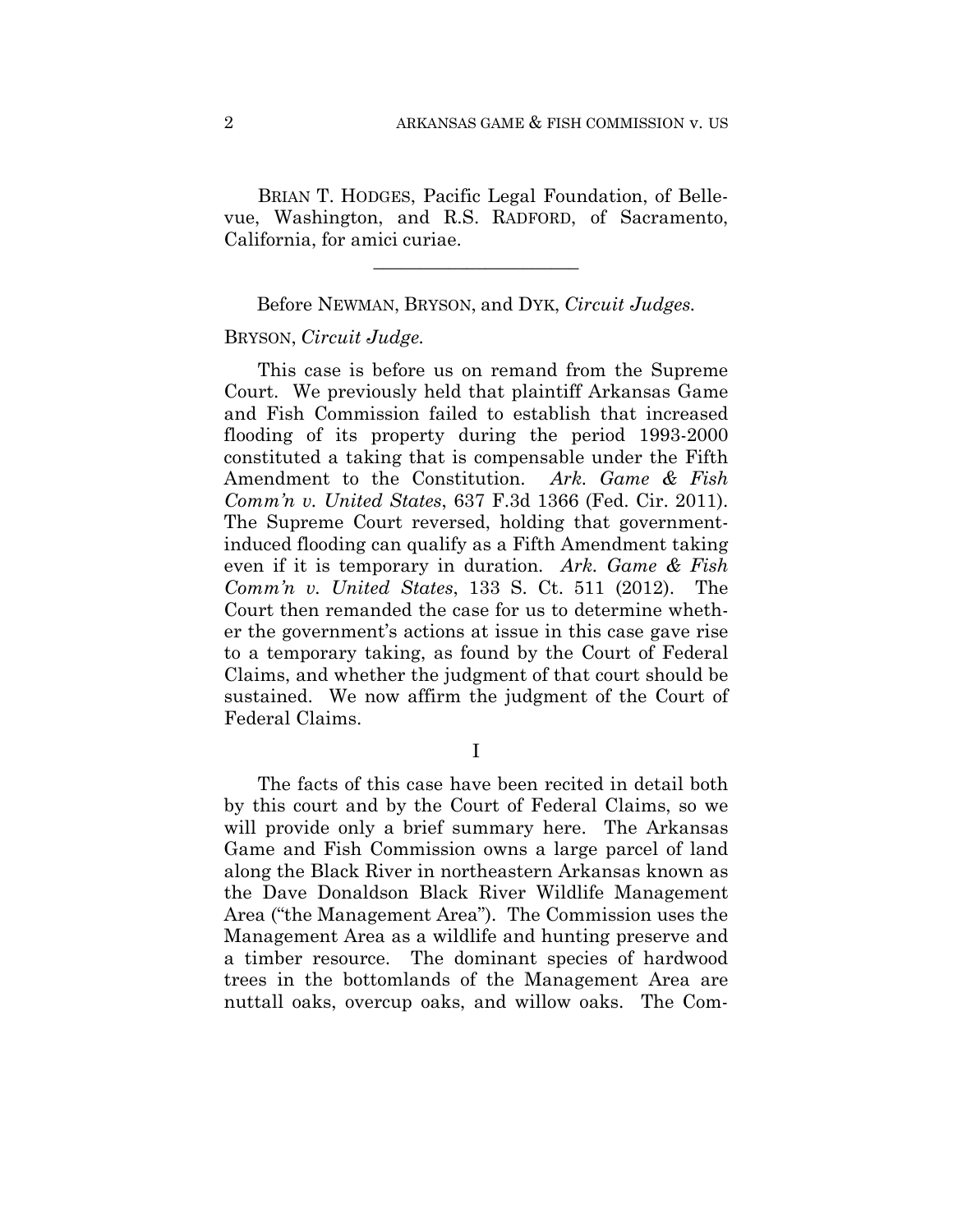mission engages in harvesting and reforestation to maintain a healthy regenerating forest in those bottomlands.

In the 1940s, the Army Corps of Engineers built a dam on the Black River upstream of the Management Area for flood control purposes. The water that accumulated behind the dam became Clearwater Lake. In 1953, the Corps of Engineers issued the Clearwater Lake Water Control Manual, which set the policy for releasing water from the dam into the Black River at various times during the year. The Manual policy, which was designed to mimic the natural flow of water in the Black River while preventing severe floods, called for a rapid release of water each spring, which produced short-term flooding in low-lying areas along the river and in the Management Area, but did not result in long-term flooding during the April through October tree-growing season. Under the Manual policy, floodwaters downstream of the dam generally receded by late May of each year, as had been the case prior to the dam's construction.

The 1953 water release policies resulted in a modest increase in the average number of days during each year that the Management Area was flooded, as compared with the pre-dam period. However, the additional days of flooding that occurred during the 40 years that the Manual policy was in place did not result in long-term damage to the timber in the Management Area. The evidence at trial showed that the valuable trees in the Management Area were able to withstand short periods of flooding during the growing season, as long as there were no more than two or three successive growing seasons in which there were prolonged periods of flooding.

The Water Control Manual permitted the Corps of Engineers to approve deviations from the normal pattern of water release. Beginning in late 1993, the Corps approved a series of deviations in the prescribed water levels from the normal standards authorized by the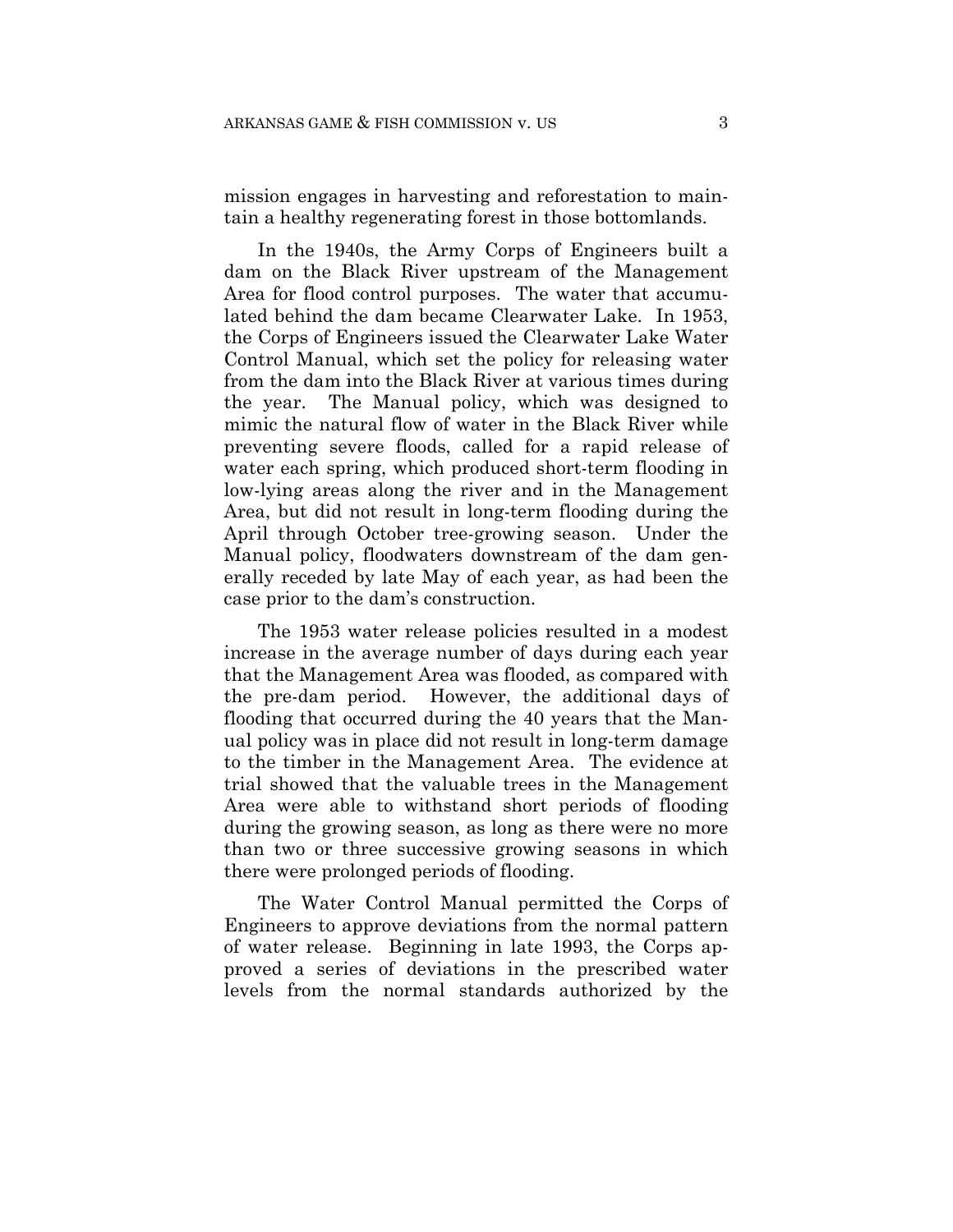Manual. The deviations were adopted in response to requests from agricultural interests, which advocated modifying the water release policies so as to provide farmers in the flood-affected regions more time each year to harvest their crops. The post-1993 deviations resulted in an increase in the number of days that portions of the Management Area were flooded during the growing seasons from 1994 until 2000.<sup>1</sup>

Starting in early 1996, Commission representatives began complaining to the Corps of Engineers that the flooding caused by the deviations was injuring some of the valuable oak species in the Management Area. The Corps of Engineers, however, continued to implement the new policy on a yearly basis until 2000. In 1999 and 2000 the area suffered a moderate drought. Following the drought, Commission employees found that large numbers of the most valuable trees in the Management Area were dead or in degraded condition. The trial court concluded that the flooding during the growing seasons between 1994 and 1998 had damaged the roots of the trees in the Management Area so that they were not able to withstand the drought. Absent the root damage caused by the flooding, the court found, the drought would not have had a detrimental effect on the forest.

In 1999 the Corps of Engineers proposed making the interim deviations of the prior six years a permanent part of the water control plan for Clearwater Dam. Upon further objections by the Commission, however, the Corps in April 2001 decided not to make the deviations permanent but instead to end the deviations altogether. The Corps confirmed that the Management Area would flood

<u>.</u>

<sup>&</sup>lt;sup>1</sup> Although there had been some previous deviations from the 1953 policy, the evidence showed that those deviations were for brief periods and were not detrimental to the timber in the Management Area.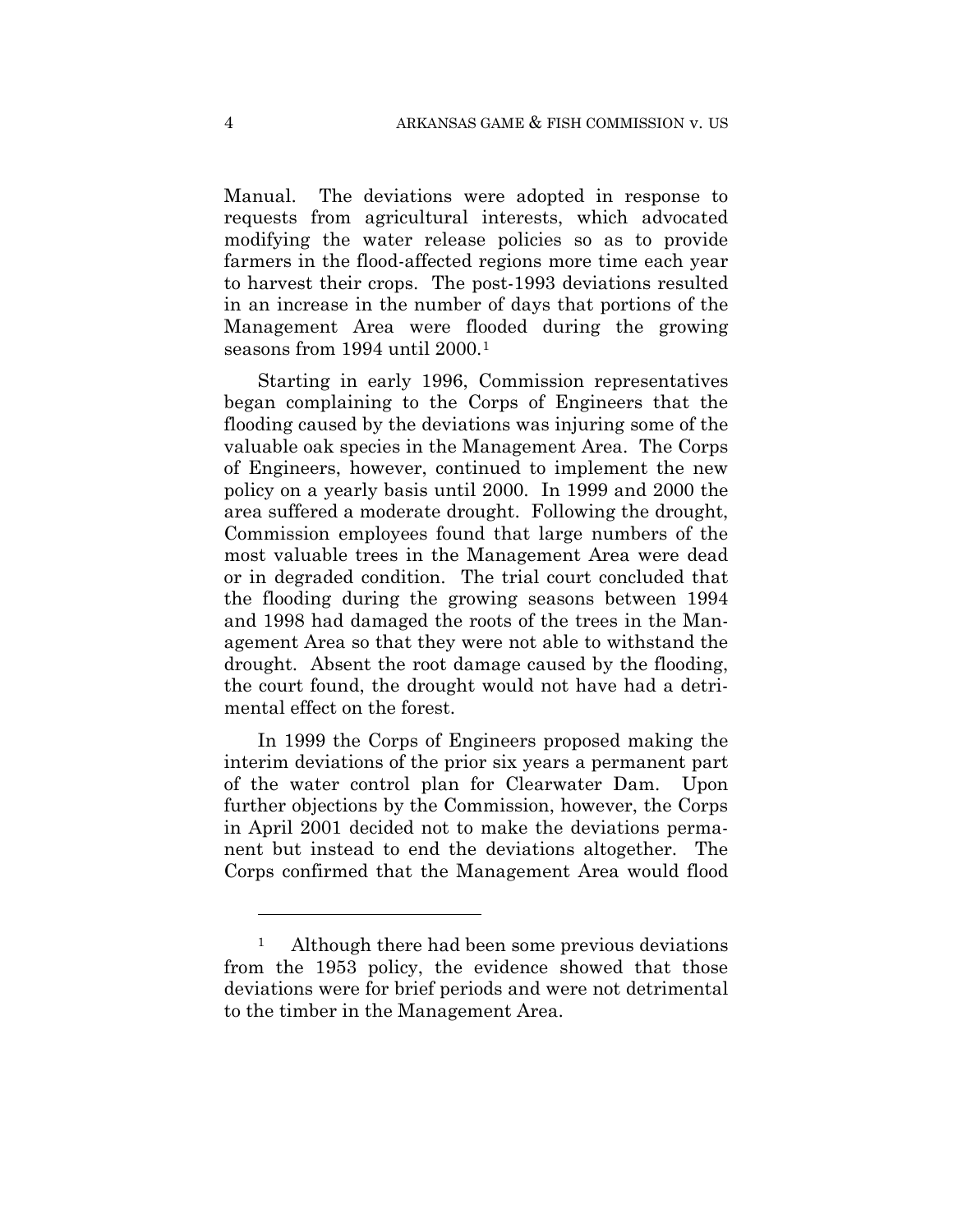when the water level at the Corning, Arkansas, gauge on the Black River reached six feet, which had occurred frequently during the deviation period. In a news release, the Corps explained that it was abandoning the plan to make the deviations permanent because of concern for the "potential for damage to the bottomland hardwoods in the Dave Donaldson Black River Wildlife Management Area."

 The Commission brought this action in the Court of Federal Claims, contending that the Corps' water release practices between 1993 and 2000 constituted a compensable Fifth Amendment taking. In a comprehensive opinion, the Court of Federal Claims held that by implementing the deviations from 1993 through 2000, the government had taken a temporary flowage easement over the Management Area, resulting in the destruction of a substantial amount of valuable timber. *Ark. Game & Fish Comm'n v. United States*, 87 Fed. Cl. 594 (2009). The court found that the extended periods of flooding in the Management Area were foreseeable and were the cause of the damage to the timber there. The court awarded the Commission \$5,602,329.56, the value of the timber lost because of the excess flooding between 1993 and 2000. The court granted an additional \$176,428.34 in damages to pay for regeneration efforts in areas severely affected by wetland plant species that had invaded the area during the years of increased flooding, but it denied the Commission's request for a greater regeneration award covering a larger portion of the Management Area.

This court reversed the Court of Federal Claims, holding that the government's actions did not constitute a compensable taking. *Ark. Game & Fish Comm'n v. United States*, 637 F.3d 1366 (Fed. Cir. 2011). In so doing, we relied on language in several Supreme Court cases suggesting that temporary flooding does not constitute a taking and that because the deviations were temporary in nature, the flooding was not an "inevitably recurring" event that would give rise to a takings remedy. We did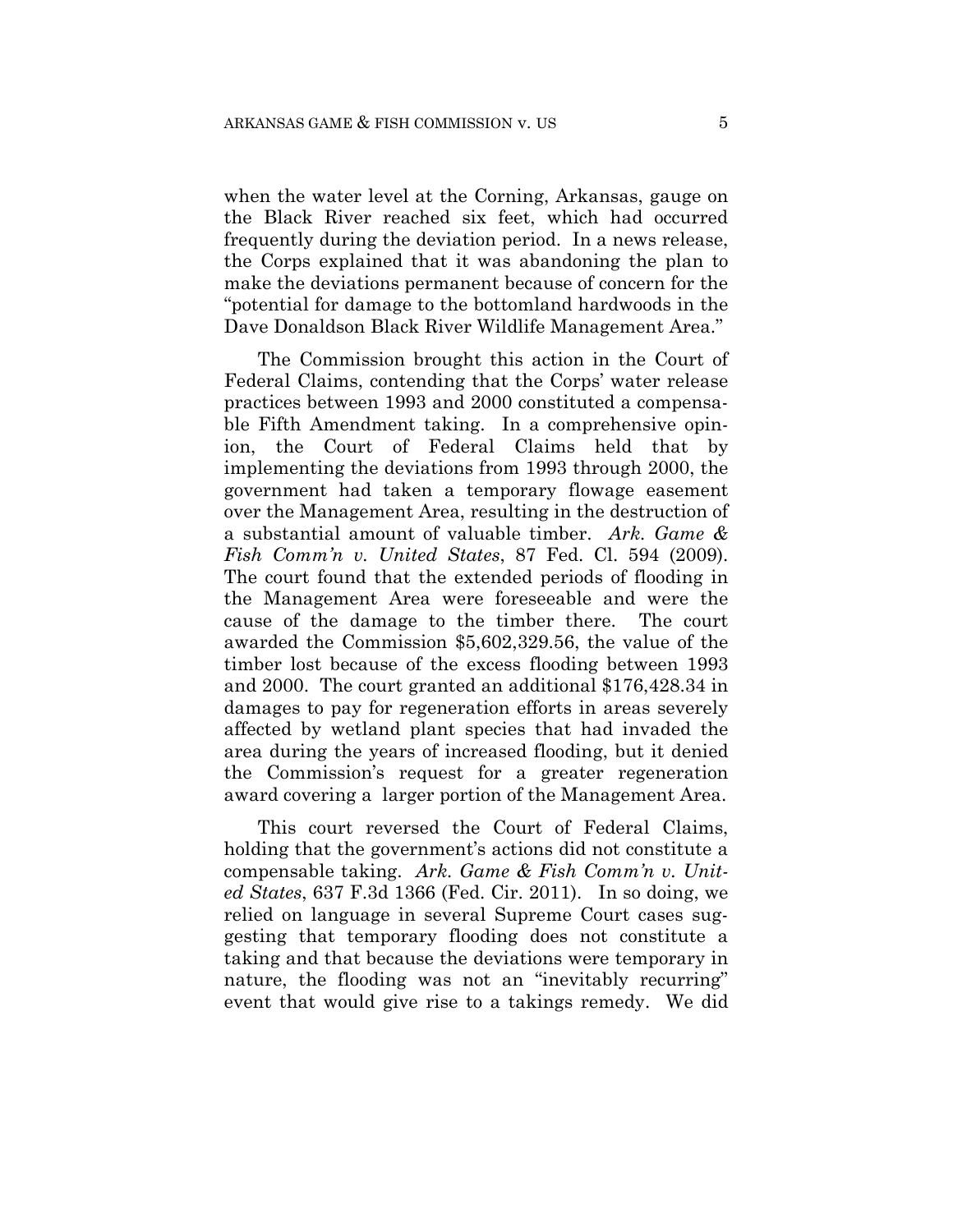not reach any of the other issues raised by the parties, including the Commission's cross-appeal in which it sought an increase in the award of regeneration damages.

The Supreme Court reversed this court, holding that government-induced flooding can constitute a taking even if it is temporary in duration. *Ark. Game & Fish Comm'n v. United States*, 133 S. Ct. 511 (2012). Unlike permanent physical takings, the Court explained, temporary invasions "are subject to a more complex balancing process to determine whether they are a taking." *Id.* at 521, quoting *Loretto v. Teleprompter Manhattan CATV Corp.*, 458 U.S. 419, 435 n.12 (1982). The Court remanded the case for further proceedings, noting that the government had challenged "several of the trial court's factfindings, including those relating to causation, foreseeability, substantiality, and the amount of damages." *Id.* at 522. The Court added that those issues the government had previously preserved for review in this court would remain open for further consideration.

## II

On remand, the government has raised several issues that it raised in the previous appeal (and some that it did not). We address the issues that the government has preserved for appeal, but we decline to address those that the government did not previously raise before the trial court.

## A. Duration

The government's first argument on remand is that the deviations that resulted in flooding the Management Area were "temporary and ad hoc" and therefore did not constitute a physical taking of the Commission's property. Given that the Supreme Court held that a physical taking could result from flooding that is only temporary in nature, the government's argument is necessarily limited to the contention that the flooding was not sufficient in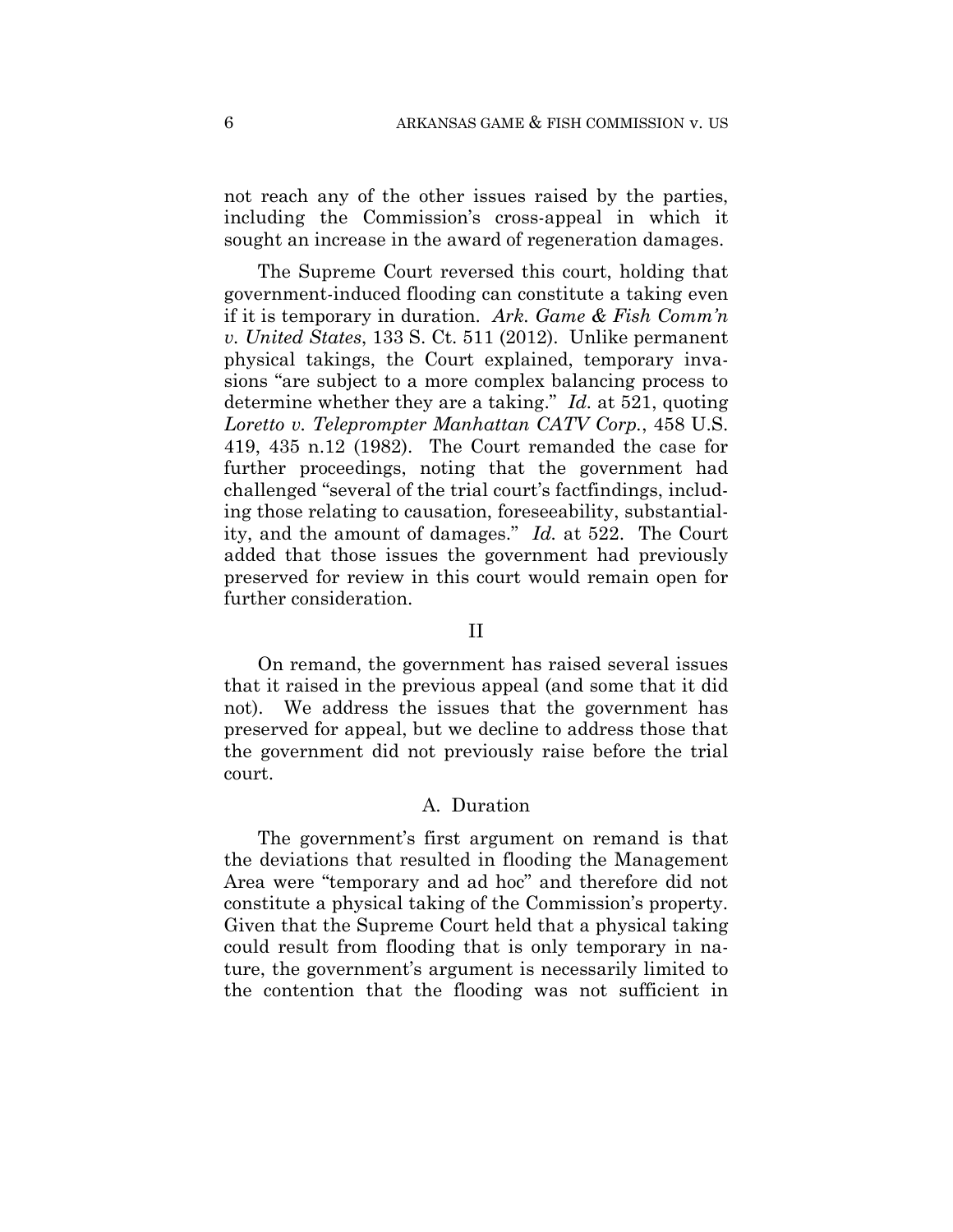duration to constitute an appropriation of the Commission's property rights. The trial court found to the contrary, and we agree with the trial court that the assertedly "temporary and ad hoc" nature of the deviations does not defeat the Commission's takings claim.

While it is true that each of the Corps-authorized deviations was designated as temporary, the deviations were renewed each year between 1993 and 2000. The deviations were adopted in response to requests from agricultural interests, which sought to have the pattern of water releases from Clearwater Lake modified to increase the length of the harvest season. The changes made in the release patterns between 1993 and 2000 had the intended effect of benefiting farmers in the area, but as the trial court found, the change also resulted in a substantial increase in the number of days that the Management Area was flooded during each growing season during those years.

That period of flooding imposed a severe burden on the Commission's property. According to the trial court's findings, "the government's superinduced flows so profoundly disrupted certain regions of the Management Area that the Commission could no longer use those regions for their intended purposes, i.e., providing habitat for wildlife and timber for harvest." 87 Fed. Cl. at 620.

The government's claim that each of the deviations that the Corps of Engineers implemented during the 1990s was insufficient by itself to effect a taking ignores that while the prescribed water levels varied slightly from year to year, the deviations were directed to a single purpose—to accommodate agricultural interests—and had a consistent overall impact on the Management Area. Thus, the government-authorized flooding of the Management Area is properly viewed as having lasted for seven years, and the question whether the flooding constituted a compensable taking must be assessed in light of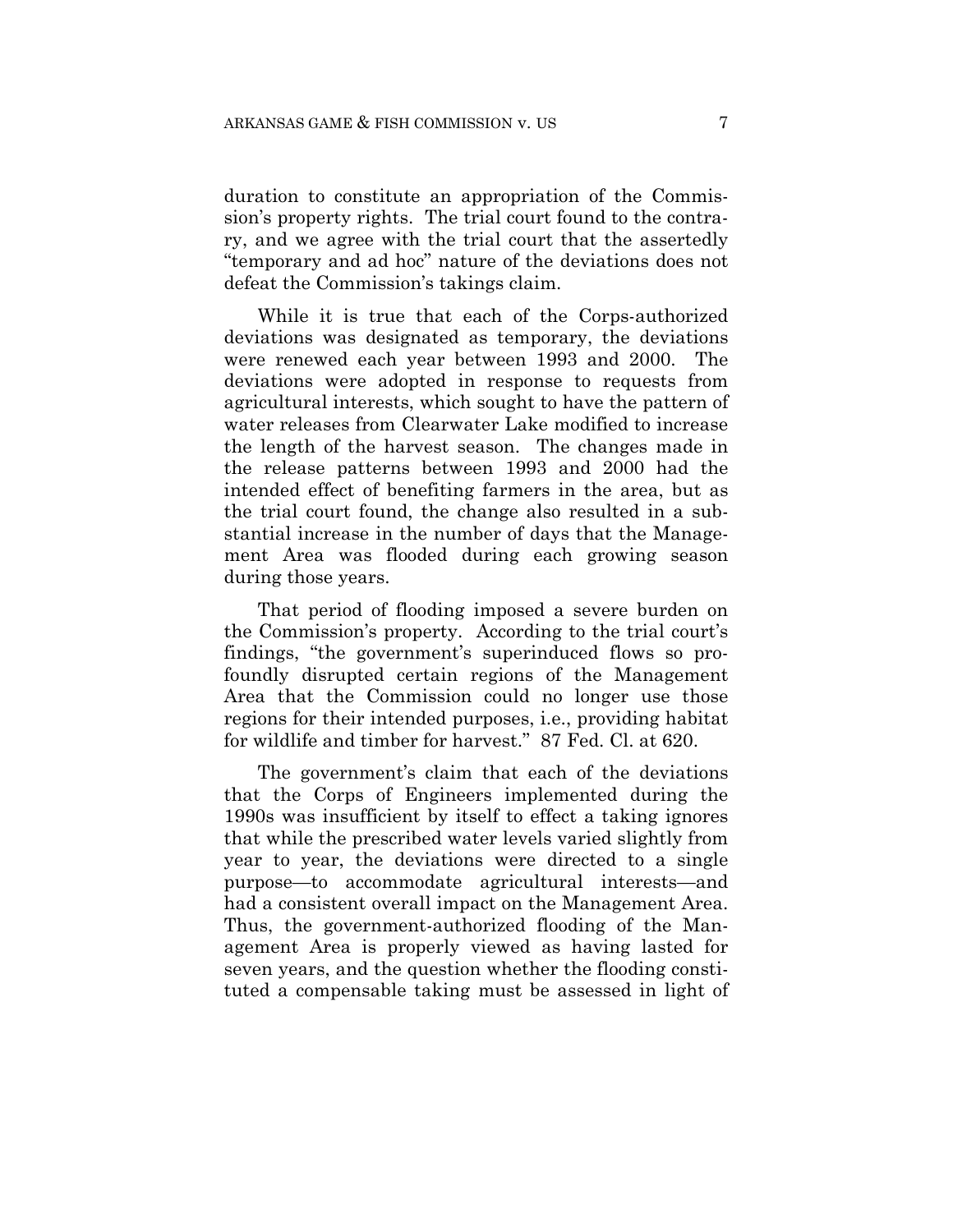an invasion of that duration. *See Portsmouth Harbor Land & Hotel Co. v. United States*, 260 U.S. 327, 329-30 (1922); *Hendler v. United States*, 952 F.2d 1364, 1377 (Fed. Cir. 1991); *Eyherabide v. United States*, 345 F.2d 565, 569 (Ct. Cl. 1965) ("Isolated invasions, such as one or two floodings or sprayings, do not make a taking, . . . but repeated invasions of the same type have often been held to result in an involuntary servitude."). The government cannot obtain an exemption from takings liability on the ground that the series of interim deviations were adopted on a year-by-year basis, rather than as part of a single multi-year plan, when the deviations were designed to serve a single purpose and collectively caused repeated flooding and timber loss on the Commission's property.

In its opinion in this case, the Supreme Court held that the temporary nature of the flooding caused by the deviations was not a valid ground for holding that a taking did not occur. The Court was careful to make clear, however, that not every act of government-induced flooding constitutes a taking. The Court explained that in the case of temporary flooding, as in other temporary takings cases, the question whether a taking has occurred does not turn solely on the duration of the invasion that caused the injury in question. Instead, to determine whether a taking has occurred, a court must consider whether the injury was caused by authorized government action, whether the injury was the foreseeable result of that action, and whether the injury constituted a sufficiently severe invasion that interfered with the landowner's reasonable expectations as to the use of the land. 133 S. Ct. at 522-23. We address each of those issues separately below.

#### B. Causation

The government contends that the Court of Federal Claims erred in finding that the deviations of the 1990s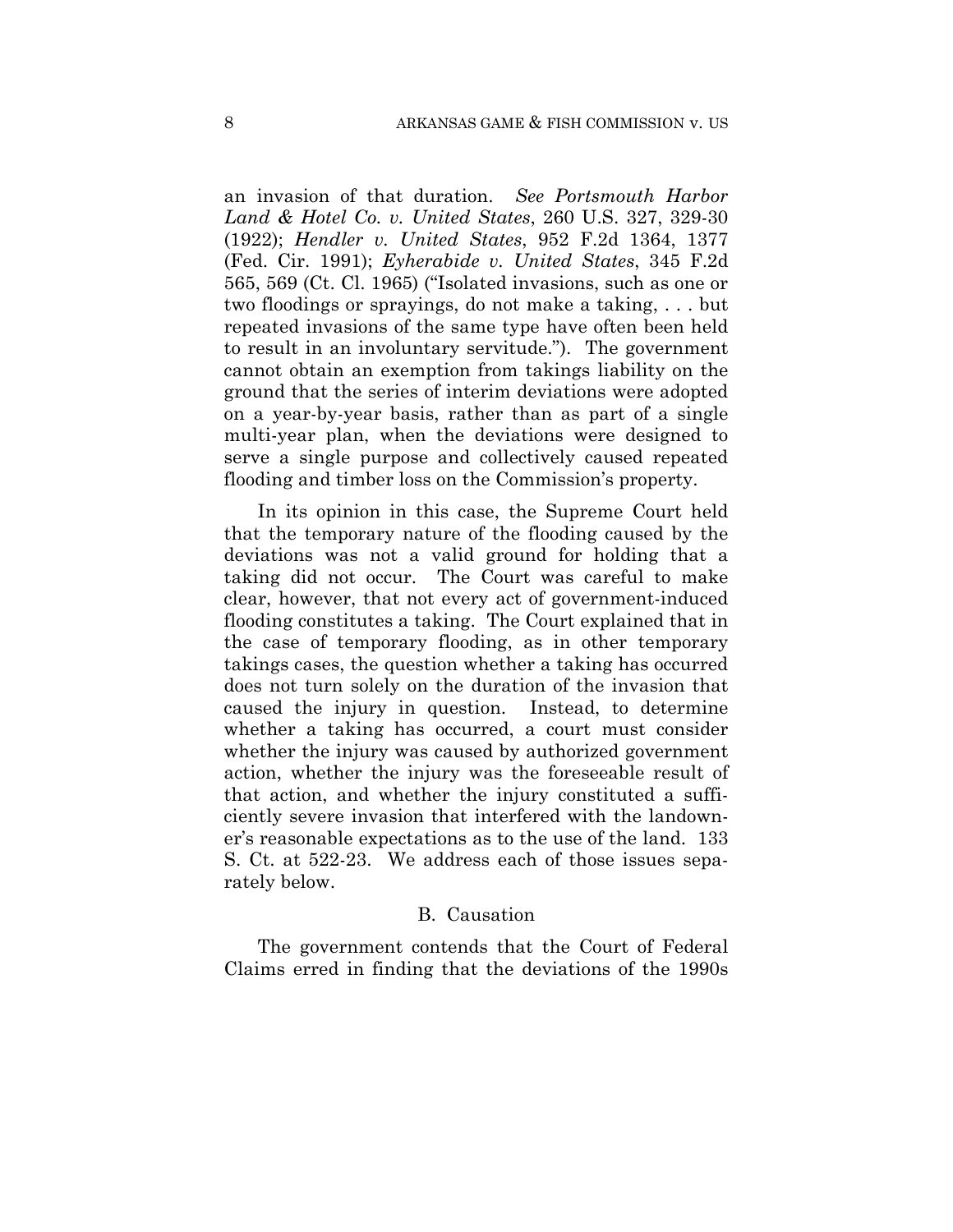caused any significant increase in the burden of flooding on the Commission's property.

The government's argument is in essence a challenge to the factual findings of the trial court. The parties offered competing evidence as to the issue of causation, and the trial court explained in great detail why it found the Commission's evidence persuasive. While the evidence on causation was conflicting, the trial court was entitled to credit the Commission's evidence and find that the deviations of the 1990s caused a substantial increase in the periods of flooding on the Management Area that in turn led to the destruction of or damage to a large number of trees in the bottomland hardwood forest there.

The evidence shows that there was a substantial increase in the number of days of growing-season flooding in the Management Area during the critical period between 1994 and 1998, compared to the period between 1953 and 1993. When compared to the period prior to the construction of Clearwater Dam for which the record contains data, the increase in the number of days of growing-season flooding is even greater.

Although the government characterizes the increase in flooding as only marginal, evidence in the record supports the trial court's finding that the increase in flooding was great enough to change the character of large parts of the Management Area and interfere with the Commission's ability to use the property in the manner it had been used for many years. The trial court credited the evidence that nuttall and overcup oak trees have limited tolerance for lengthy flooding conditions during the growing season and that the lengthy flooding over multiple years during the deviation period resulted in debilitation and destruction of those trees.

The trial court credited the Commission's evidence as to the amount of the increase in flooding and its effect on the trees in the Management Area. That evidence was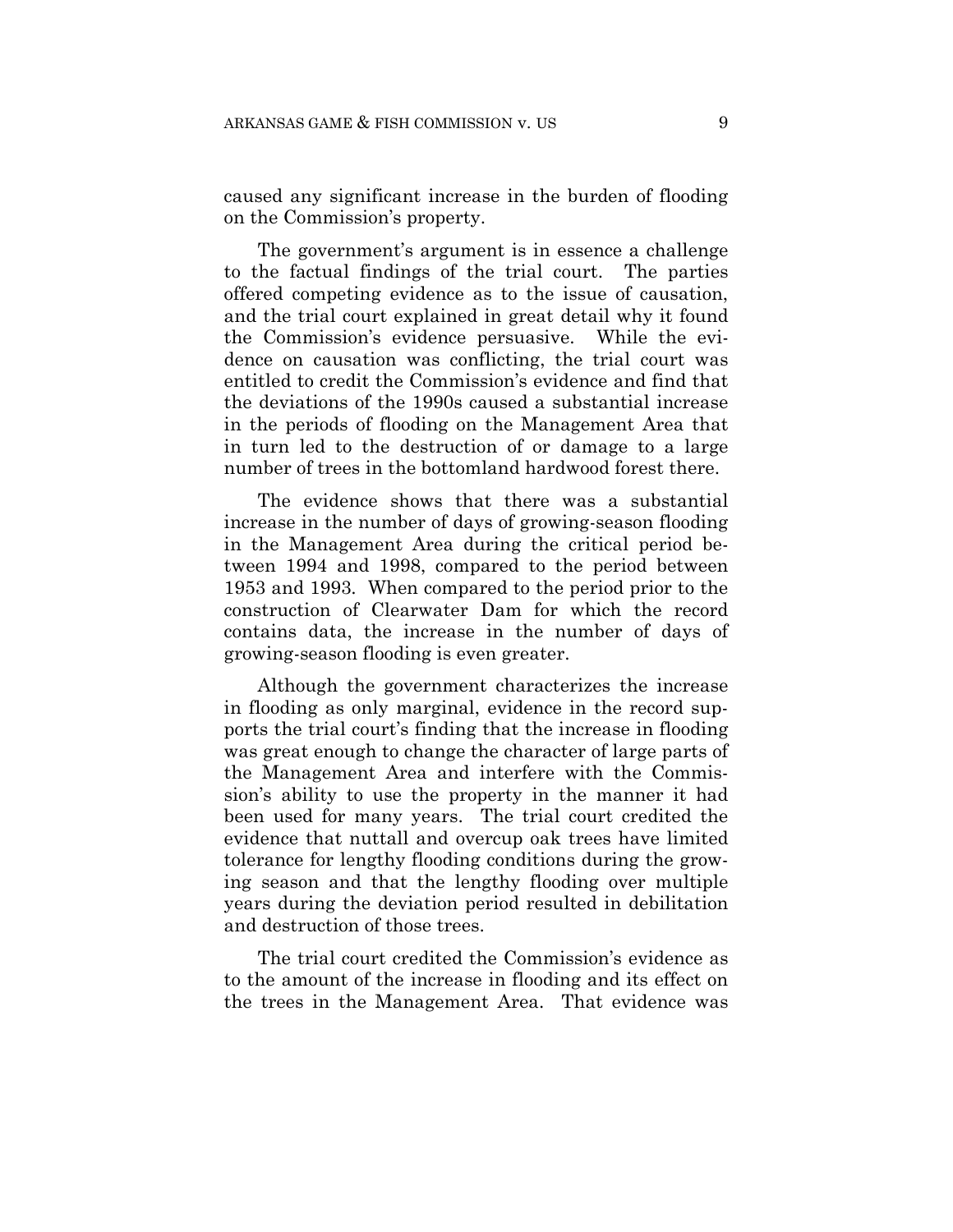offered principally through the testimony and report of the Commission's expert, Dr. Mickey E. Heitmeier. By reference to the number of days the water level was above five feet, as measured by the Corning gauge a few miles north of the Management Area, Dr. Heitmeier testified that the number of days of growing-season flooding during the years from 1994 to 1998 was more than 40 percent higher than during the period after the construction of the Clearwater Dam but before the deviations began. The difference between the deviation period and the period before the dam was built was even greater. Dr. Heitmeier explained that the amount of flooding during the deviation period was "highly unique" and that "six consecutive years of prolonged flooding never happened prior, and has never happened since." Even one of the government's experts conceded that the deviations caused substantial additional flooding in the Management Area.

The Commission's experts testified that the deviations—not rainfall, run-off, or other factors—caused the flooding, and that the flooding—not insects, disease, or forest age—caused the damage to the trees in the Management Area. The trial court was entitled to credit that evidence and conclude, as it did, that the flooding during the deviation period caused injury to the trees' roots. That damage made the trees abnormally susceptible to the drought of 1999 and 2000, resulting in what the trial court referred to as "catastrophic mortality in the sections of the Management Area that were subject to flooding and saturated soils during the growing seasons" during the deviation period. 87 Fed. Cl. at 632.

Perhaps the most telling evidence in support of the trial court's finding of causation came from the Corps of Engineers itself. After conducting a site visit in early 2001 and determining that the Management Area would flood when the water level at the Corning gauge reached six feet, the Corps admitted that the deviations had "clear potential for damage to bottomland hardwoods" in the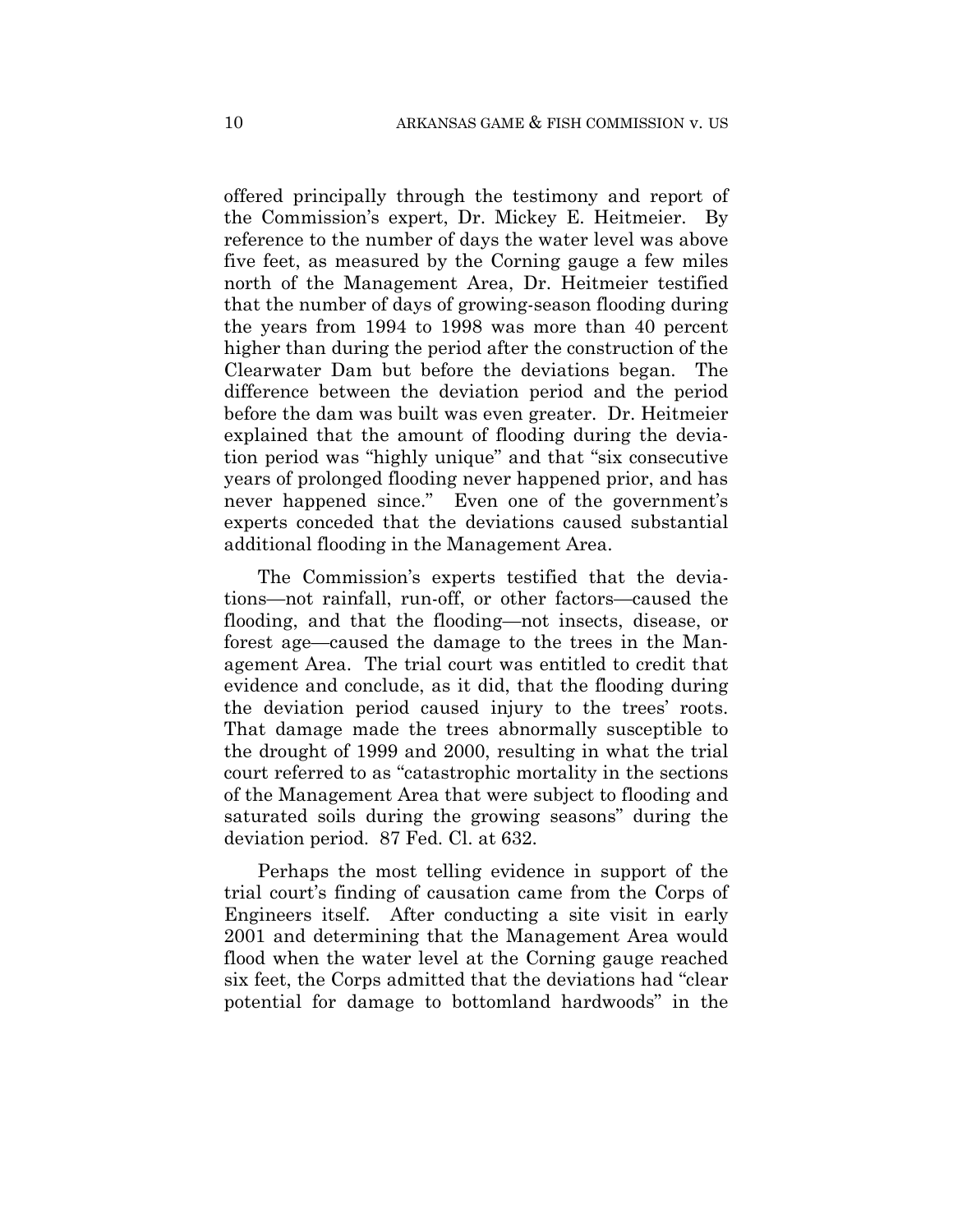Management Area. In response to the Commission's complaints that the flooding was destroying the hardwood forest, a Corps representative stated that the Commission "has objected in the past because they contend that we increase the flood duration of hardwoods and kill more trees this way, particularly during the growing season. They now have a study that shows this and we acknowledge the validity of their concerns." The Corps' district engineer explained that the deviations were ended because they "would unacceptably extend the duration of water inundation on bottomland hardwoods." And at public meetings during that period, the Corps admitted that, based on its site visit in March 2001, the deviations were "negatively impacting [the Management Area] during [the] growing season."

In sum, the evidence supports the trial court's findings that the deviations caused a substantial increase in the periods of growing-season flooding in the Management Area and that the flooding caused widespread damage to the trees there. Those findings in turn support the trial court's legal conclusion that the deviations caused an invasion, in the form of a temporary flowage easement, of the property rights enjoyed by the Commission and its predecessors since before the construction of the Clearwater Dam and until 1993.<sup>2</sup>

<u>.</u>

<sup>2</sup> Throughout this case, the parties have addressed the takings issue by comparing the flooding experienced under the 1953 Water Control Manual with the flooding experienced under the deviations implemented between 1993 and 2000. At oral argument, the parties acknowledged that in determining the scope of any invasion of property rights, the proper comparison would be between the flooding that occurred prior to the construction of Clearwater Dam and the flooding that occurred during the deviation period. The evidence showed that the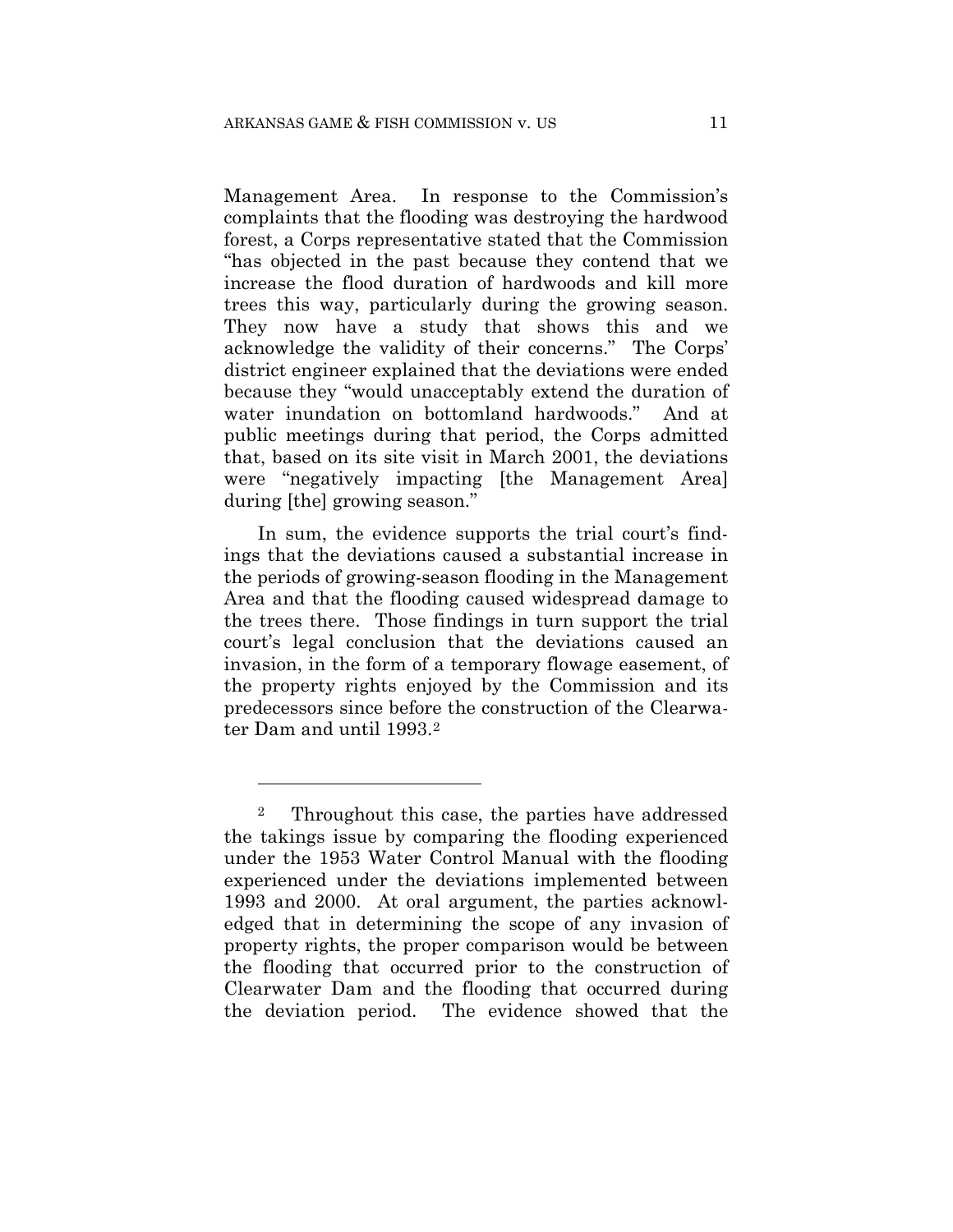#### C. Foreseeability

The government next argues that the Corps of Engineers did not intentionally flood the Management Area and that the flooding that occurred between 1993 and 2000 was not a foreseeable result of the deviations that the Corps approved during that period.

In order for a taking to occur, it is not necessary that the government intend to invade the property owner's rights, as long as the invasion that occurred was "the foreseeable or predictable result" of the government's actions. *Moden v. United States*, 404 F.3d 1335, 1343 (Fed. Cir. 2005); *accord Ridge Line, Inc. v. United States*, 346 F.3d 1346, 1357 (Fed. Cir. 2003). The trial court found that the Corps of Engineers could have foreseen that the series of deviations approved during the 1990s would lead to substantially increased flooding of the Management Area and, ultimately, to the loss of large numbers of trees there. We uphold the court's conclusion as to that issue.

The court found that a reasonable investigation by the Corps of Engineers prior to implementing the deviations during the 1993-2000 period would have revealed that the deviations would result in a significant increase in the number of days of flooding in the Management Area

 $\overline{a}$ 

increase in the number of days of flooding during the deviation period, as compared to the period prior to the construction of Clearwater Dam for which the record contains data, was even greater than the increase over the 1953-1993 period. Because the water release policy under the Manual largely mimicked the pre-dam water flows, however, the parties' choice to focus on the 1953- 1993 period as the baseline for determining the Commission's property rights appears to have had no effect on the outcome of this case.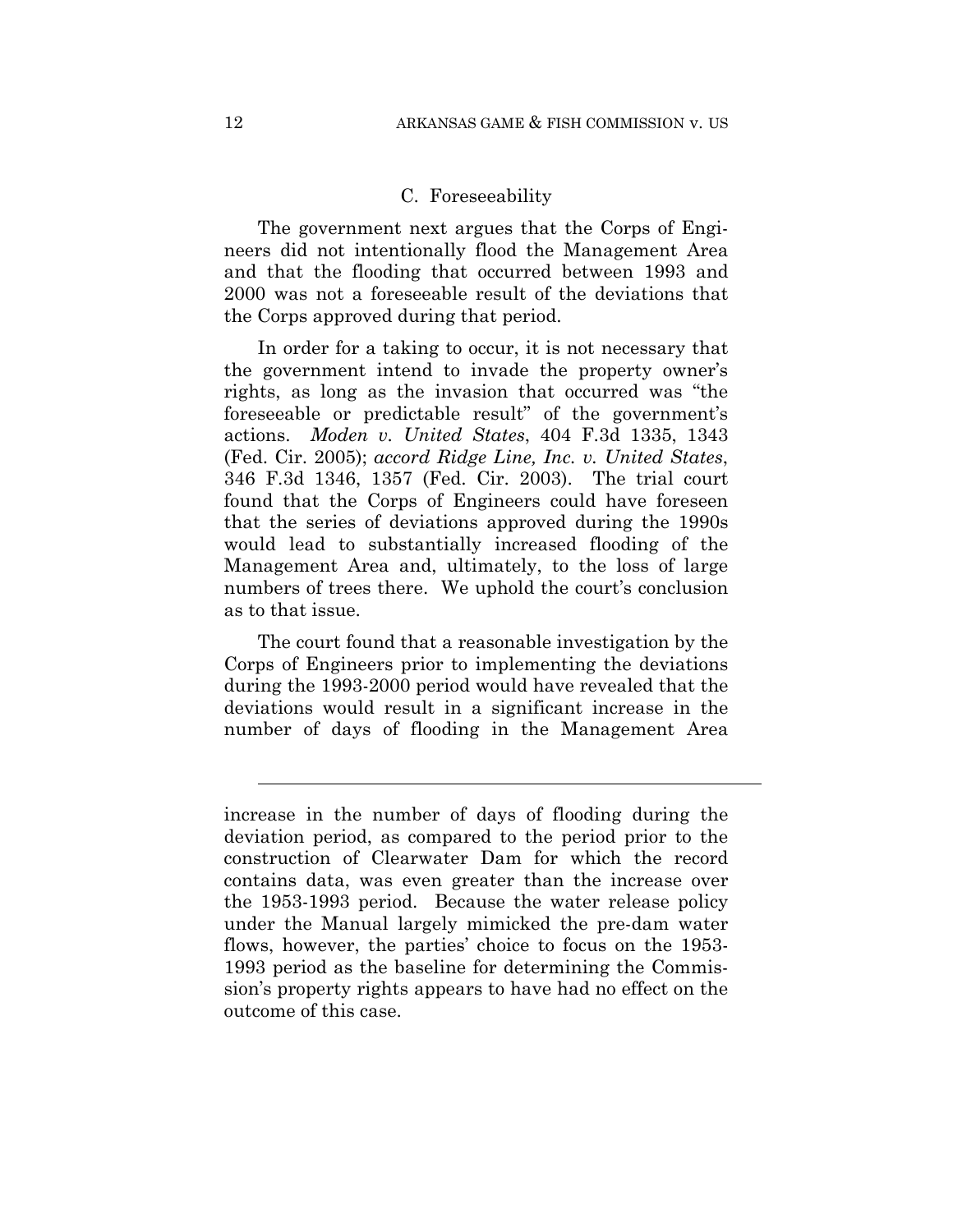during the growing season. That increase in flooding would in turn result, after a few years, in injury to the valuable trees in the hardwood forests there. When Corps of Engineers personnel investigated the effect of the deviations in 2001 as part of a proposal to make the deviations permanent, they concluded that the new plan could cause flooding for periods long enough "to damage or destroy the trees" in the Management Area. Had the Corps conducted such an investigation at the outset of the deviation period, the trial court concluded, the Corps would have come to the same conclusion. The court therefore found that the flooding was foreseeable.

We need not reach the question whether the trial court correctly found that the damages were foreseeable from the beginning of the deviation period in 1993. In addition to finding that the impact of the deviations was foreseeable from the outset, the trial court found that during the deviation period the Commission put the Corps of Engineers on notice of the impact the deviations were having. Starting in the spring of 1996, Commission representatives complained that the lengthy periods of flooding in the Management Area resulting from the deviation policies were harming the timber resources there, in particular the valuable oak trees in the bottomlands. Notwithstanding the complaints, the Corps continued approving the deviations through the growing season of 2000.

From the evidence at trial, the Court of Federal Claims found that the effects of flooding on hardwood timber are cumulative: that nuttall oak trees are likely to die when flooded for extended periods during three or more growing seasons in a row and that overcup oak trees are likely to die if exposed to such flooding for four or more growing seasons in a row. Even setting aside the trial court's finding that the Corps of Engineers failed to conduct a reasonable investigation of the likely effects of the deviations on the Management Area at the outset of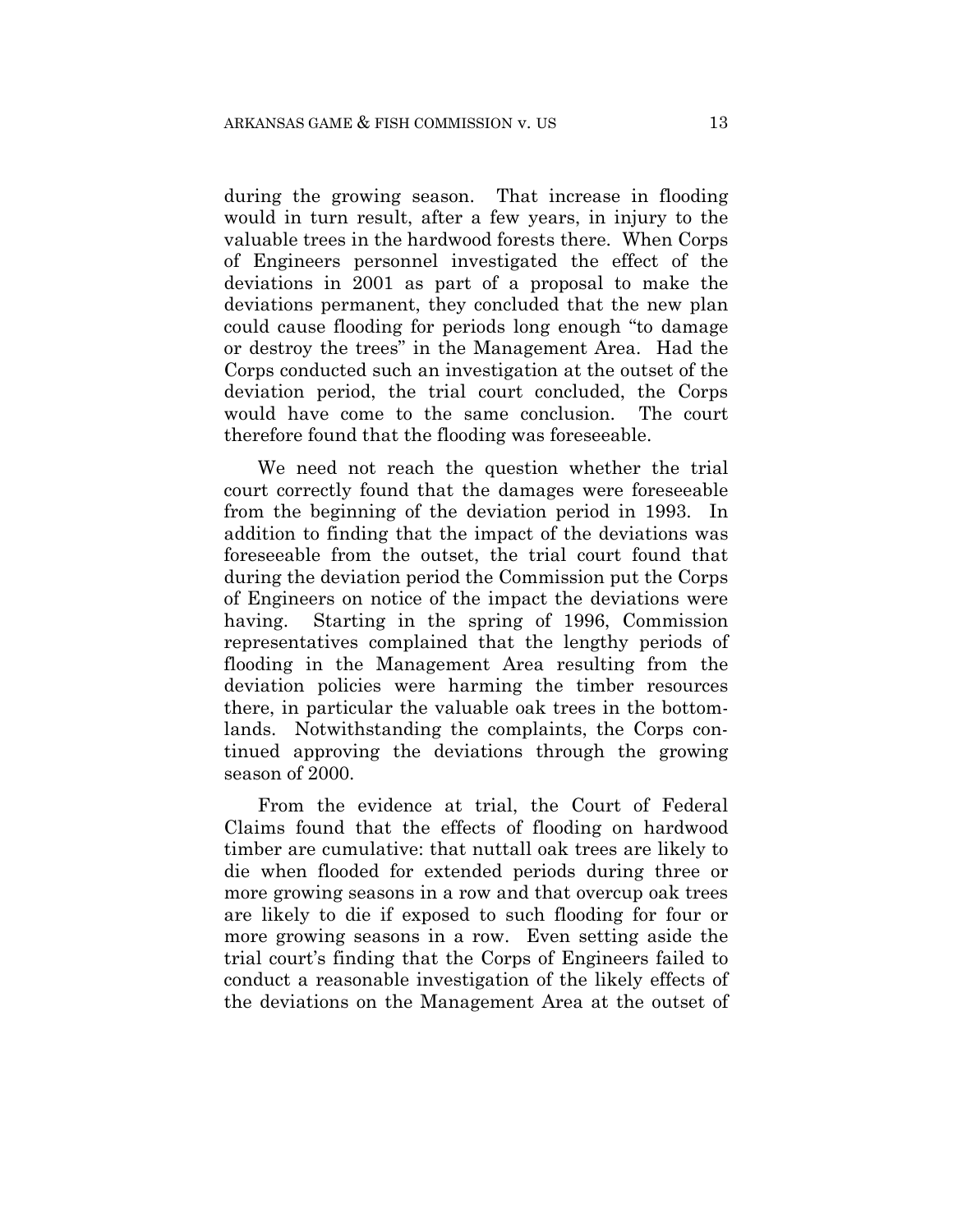the deviation period, the evidence indicates that the Commission advised the Corps of the danger of damage to the timber in the Management Area at a time when the deviations had been in effect for only two growing seasons, less than the period of time necessary to kill the nuttall and overcup oaks.

To be sure, the Court of Federal Claims did not make a specific finding that if the Corps of Engineers had stopped the deviations in response to the Commission's complaints the trees would not have been damaged. That may be because the government did not argue to the trial court that the Commission's complaints were insufficient to put the Corps on notice of the effects of the flooding on the Management Area or that the complaints came too late for corrective action to have had any effect. Not having made that argument to the trial court, the government cannot now contend that the court's foreseeability finding must be reversed because the Corps was not apprised of the impact of the deviations at a time when effective curative action could have been taken  $3$  Accord-

1

<sup>3</sup> In its original brief in this court, the government argued, as it did in the trial court, that there was no reason for the Corps of Engineers to foresee the damage to the trees because "the best evidence before the [trial court] even after the fact established that the deviations had very little impact on flooding on the Wildlife Management Area." However, the trial court's findings on the impact of the deviations were squarely to the contrary. The government also argued that the Corps did not believe the deviations would substantially impact the Management Area. But that means only that the Corps did not foresee the effects of the deviations, not that the effects were unforeseeable. In its supplemental brief filed on remand from the Supreme Court, the government argued that the Commission's complaints did not render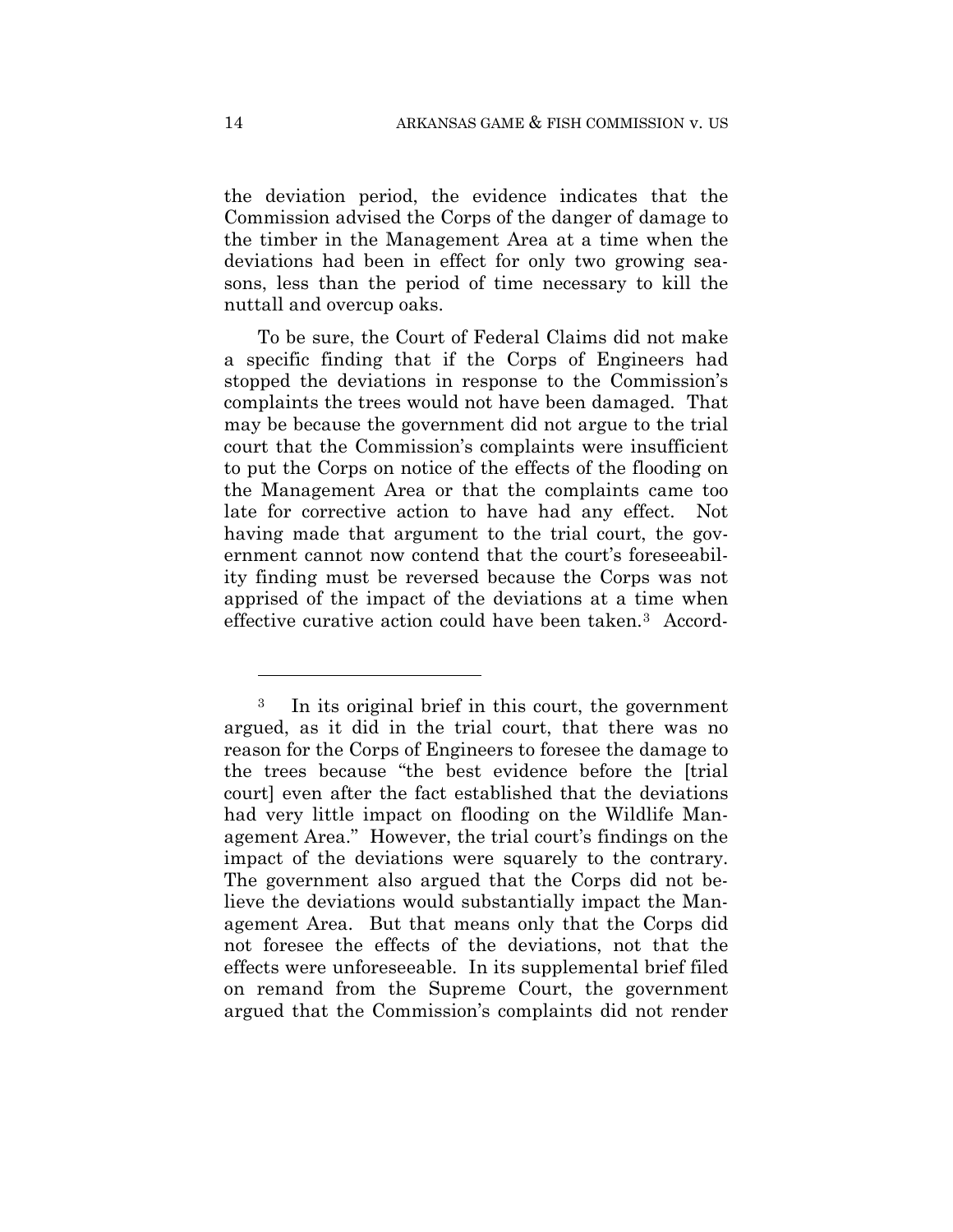ingly, based on the evidence and the trial court's factual findings, we reject the government's contention that the trial court's finding on the issue of foreseeability is unsupported.

## D. Severity

The government's next contention is that even if the increased flooding was a predictable result of the water releases during the deviation period, the marginal increase in flooding did not constitute a sufficiently severe invasion of the Commission's property rights to support a takings claim. The government points out that the Management Area is part of a floodplain that floods regularly, that the Commission itself sometimes floods parts of the Management Area intentionally (for duck-hunting purposes). In addition, the government notes that the Management Area has experienced flood-related damage in the past, before the deviations of the 1990s. For those reasons, the government argues, the Commission "could not have expected either dry conditions or a healthy forest ecosystem."

Once again, the government's argument runs headlong into factual findings made by the trial court. While it is true that the bottomland forests in the Management Area were subject to flooding prior to the deviation period, the flooding during the pre-deviation period, both prior to and after the construction of Clearwater Dam, was consistent with the maintenance of a thriving bottomland hardwood forest and a wildlife and hunting preserve. The

l

the flooding foreseeable because the complaints "show only what the Commission believed." That argument misses the point that the significance of the Commission's complaints for purposes of establishing foreseeability is that they put the Corps on notice of the possible effects of continued deviations.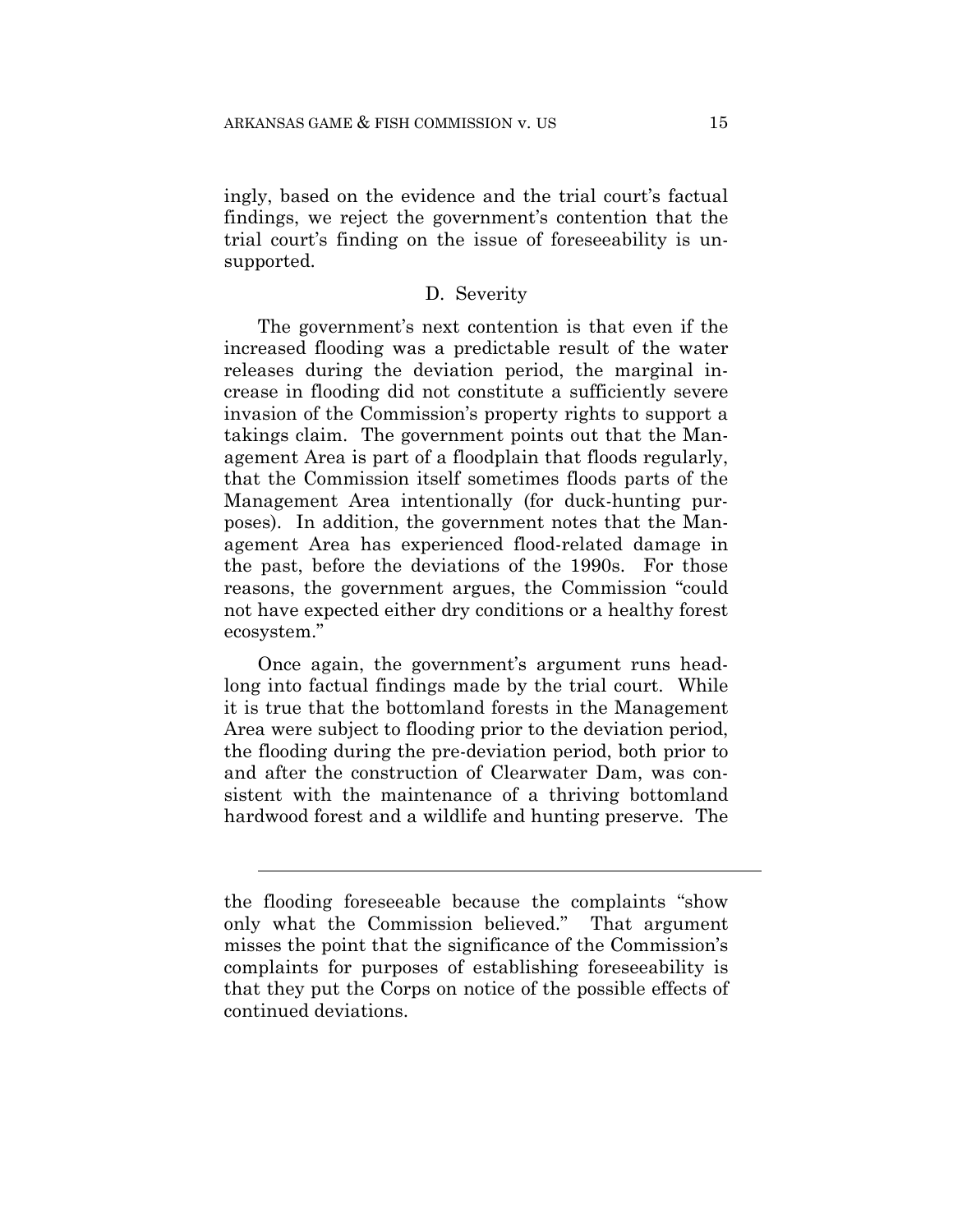point is not that there was flooding before the deviations; the point is that after the deviations began the flooding lasted for significantly longer periods of time and had much more serious consequences than the flooding of the pre-deviation period.

The trial court found that the change in the flooding pattern effected a wholesale change in the ability of the Management Area to support timber harvesting and a wildlife preserve of the sort that the Commission had historically maintained. *See Jacobs v. United States*, 290 U.S. 13, 16 (1933) (construction of a dam that produced an incremental increase in flooding resulted in a taking because the increased flooding "impaired the use of the lands for agricultural purposes"). The Court of Federal Claims addressed that point in detail, and the government's response—to downplay the extent and impact of the increased length of the periods of flooding during 1993-2000—is not sufficient to overcome the trial court's contrary fact-based ruling.

In pressing its argument that the increase in flooding was only incremental, the government seeks to distinguish between the intrusion, i.e., the additional flooding, and the consequences of the intrusion for the hardwood trees in the Management Area. The government contends that the effect of the intrusion on the trees is irrelevant to the question whether the governmental action itself constituted a taking.

The distinction the government seeks to draw does not help it in this case. This is not a case in which the asserted intrusion was within a range that the property owner could have reasonably expected to experience in the natural course of things. To the contrary, the trial court found that the lengthy periods of growing-season flooding experienced in the Management Area between 1994 and 1998 were unprecedented and were clearly tied to the deviations. Nor is it unreasonable to measure the severi-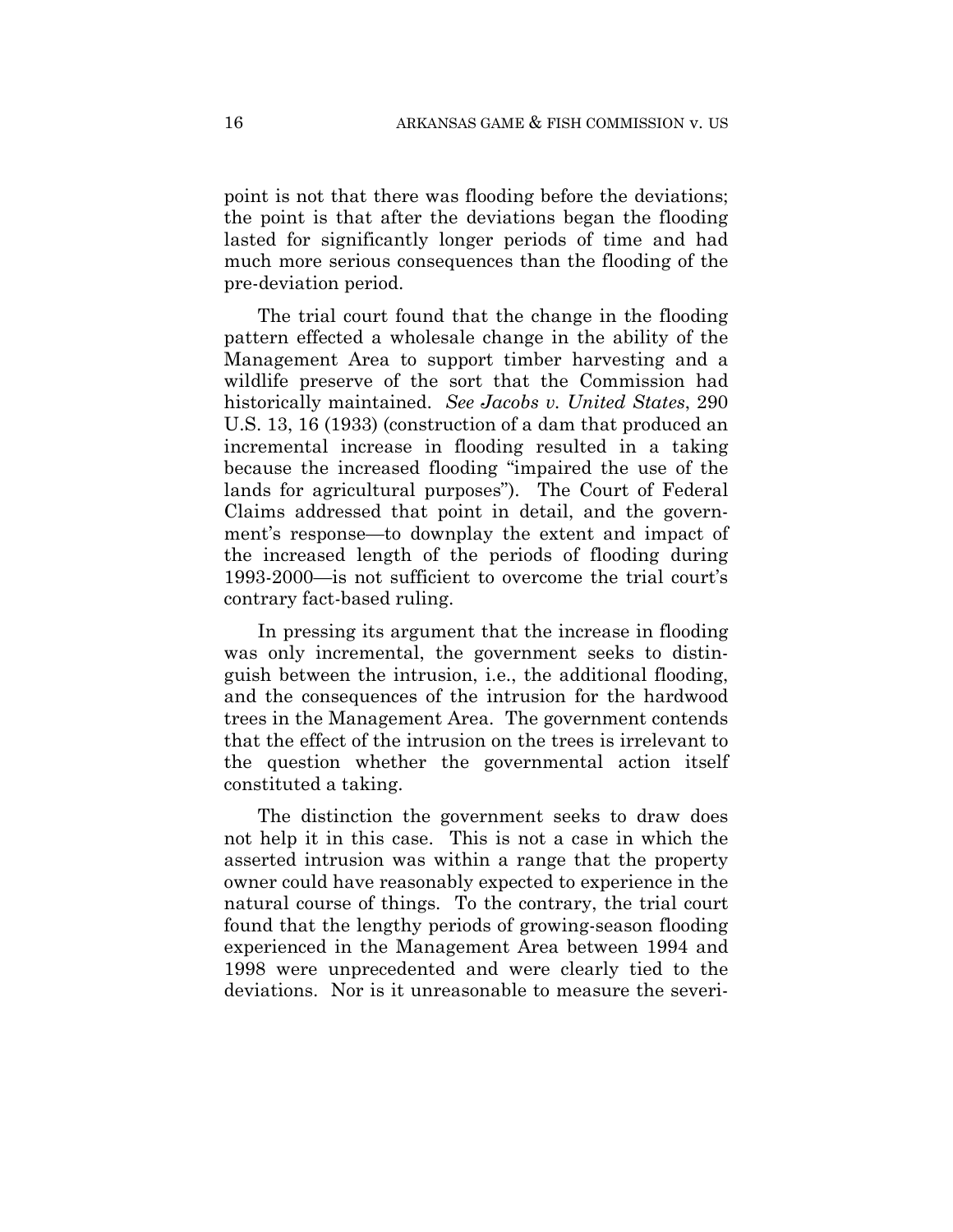ty of the interference with a property owner's rights by looking to the effects of the interference. In addressing the severity issue, the Supreme Court characterized the asserted interference with the Commission's property rights in this case as depriving the Commission "of the customary use of the Management Area as a forest and wildlife preserve." 133 S. Ct. at 522. Indeed, it may often be difficult to say, in the abstract, whether a particular intrusion is severe or only incremental in nature; consideration of the effects of the intrusion on the property owner will often make that distinction easier to draw. In this case, the Court of Federal Claims found that the increased length of the periods of growing-season flooding made the intrusion sufficiently severe to support a takings claim, and we see no basis to overturn the court's ruling on that issue.

## E. Reasonable Investment-Backed Expectations

On remand, the government makes the related argument that because the Management Area is subject to flooding, the Commission could not have had a reasonable expectation that the Management Area would be free of significant flooding during the growing seasons, and therefore there was no taking. In effect, the government contends that, because of preexisting conditions, the Commission's property interest does not include the right to be free of artificially imposed excess flooding in the Management Area. In making that argument, the government argues in its brief on remand that because the Commission did not purchase the Management Area property until after the Clearwater Dam was built and the Manual went into effect, the Commission's property interest is necessarily qualified by the right of the Corps of Engineers to authorize deviations from the ordinary flowage rates at any time. The problem with that argument is that it was not raised in the Court of Federal Claims. Also not raised below was the government's passing assertion on remand that under Arkansas water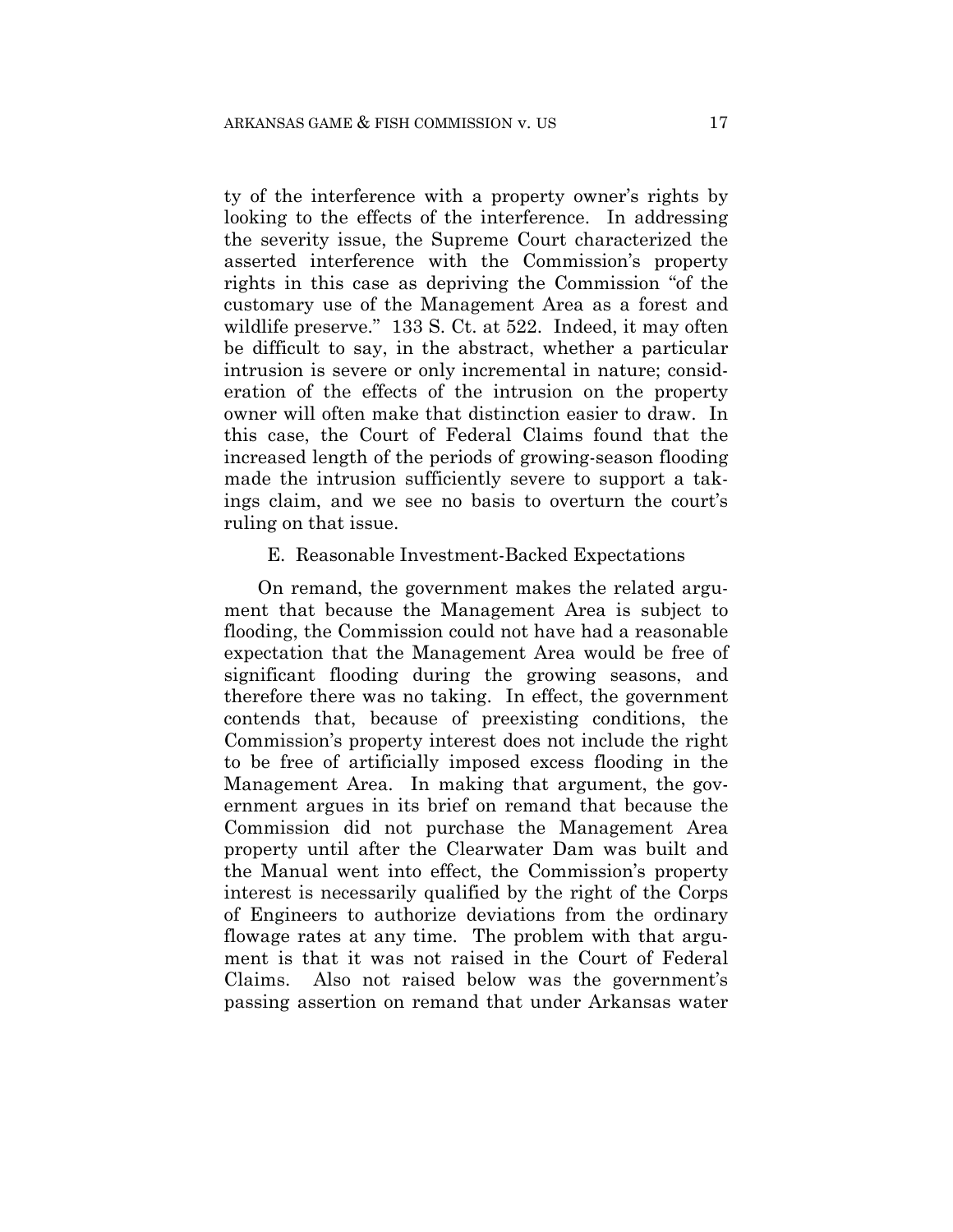rights law the Commission has no legal right against flooding by an upstream property owner or operator. Because neither argument was raised before the Court of Federal Claims in the initial appeal in this case, we decline to address either one.<sup>4</sup>

#### III

Apart from its arguments on the merits of the takings issue, the government raises two procedural points. First, it contends that the trial court should have excluded the Commission's damages evidence because of spoliation of certain documents that should have been produced in discovery. Second, the government argues that the trial court should have excluded certain appraisal evidence because there was no reliable evidentiary basis for the appraisal expert's opinion.

# A. Spoliation

The government asserts that the trial court should not have admitted evidence from the Commission's forestry experts because the persons who conducted the surveys of the dead and damaged trees in the Management Area

<u>.</u>

The government also suggests that a downstream property owner's interest in not being flooded by a flood control project is different from an upstream owner's interest, because property downstream from a dam is not occupied by the project but is the intended beneficiary of the project, which is designed to reduce flooding impacts. It may often be the case that a downstream property owner is the beneficiary of a flood control project. That is not true, however, when the project results in substantially increased flooding of one downstream owner's property due to efforts to benefit other downstream properties, such as the agricultural lands that were the intended beneficiaries of the deviations at issue in this case.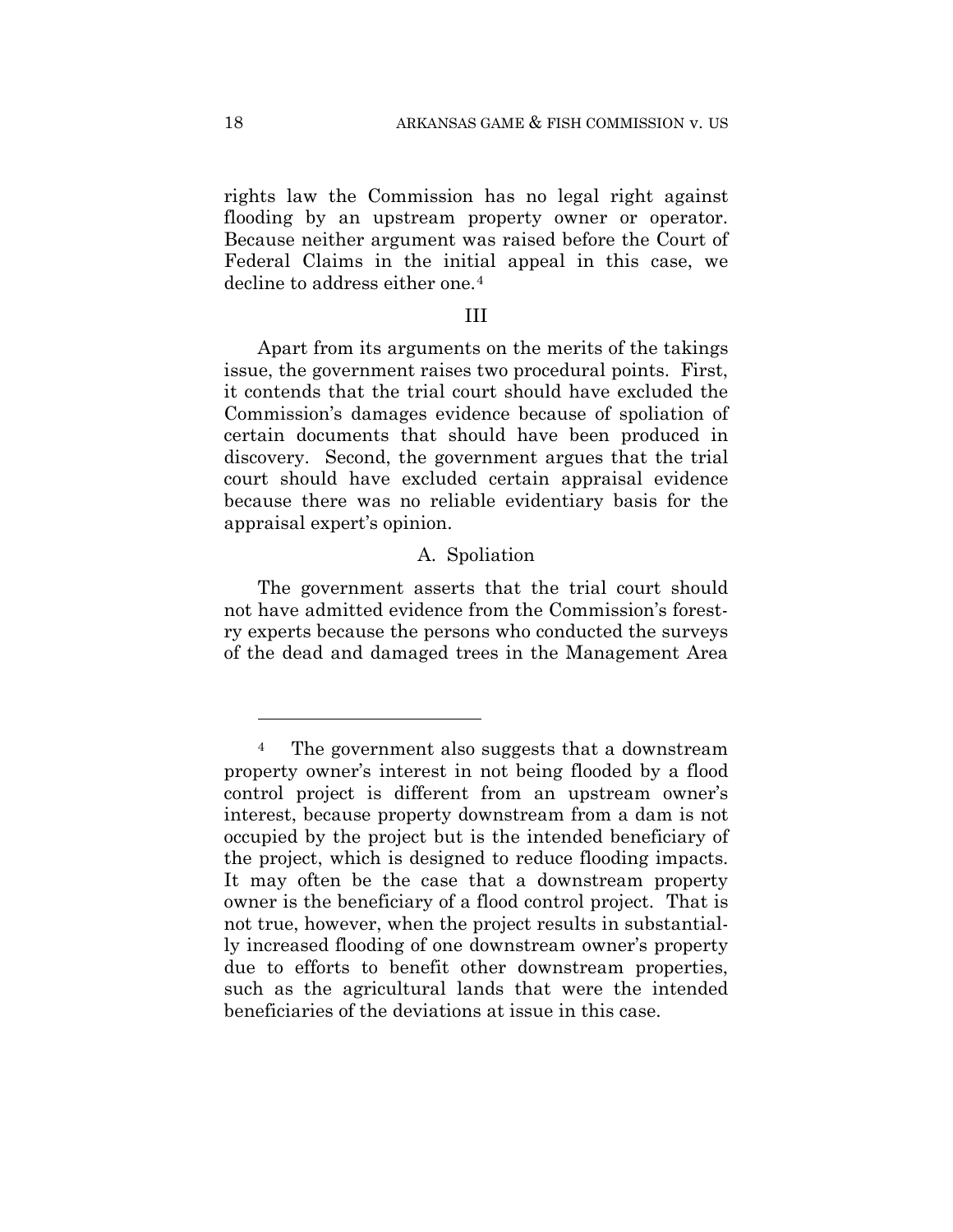failed to preserve a set of hand-drawn maps that they used while conducting the surveys.

The Commission contracted with a private firm, which conducted timber surveys in 2000 and 2001 to determine the extent of the timber damage in the Management Area. While they were working, the surveyors prepared "cruise maps" to orient themselves in the field, to determine the locations of access points and physical features on the ground, and to keep track of the boundaries of particular zones within the surveyed area. When the surveys were completed, the surveyors either lost or destroyed the cruise maps. The government argues that without the cruise maps it was impossible to determine whether specific tree damage was caused by flooding. Armed with the cruise maps, the government asserts, it could have determined whether the trees that were recorded as dead or damaged were in areas of high ground where they could not have been exposed to flooding or were in areas of known beaver activity. Based on the unavailability of the cruise maps, the government moved to exclude testimony from the Commission's forestry experts. The trial court denied the motion.

The Commission argues that the cruise maps were not producible both because the surveys were not conducted in anticipation of litigation and because the maps were not "facts or data considered by [an expert] witness" in forming his opinion. Ct. Fed. Cl. R. 26(a)(2)(B)(ii). We do not need to decide whether the cruise maps should have been retained and produced to the government, because we are persuaded that the loss of the cruise maps did not result in substantial prejudice to the government. *See* Ct. Fed. Cl. R. 37(c)(1).

The evidence at trial showed that the cruise maps were created by copying the principal features of topographical or aerial maps onto ordinary sheets of paper to be used as makeshift maps in the field to aid the survey-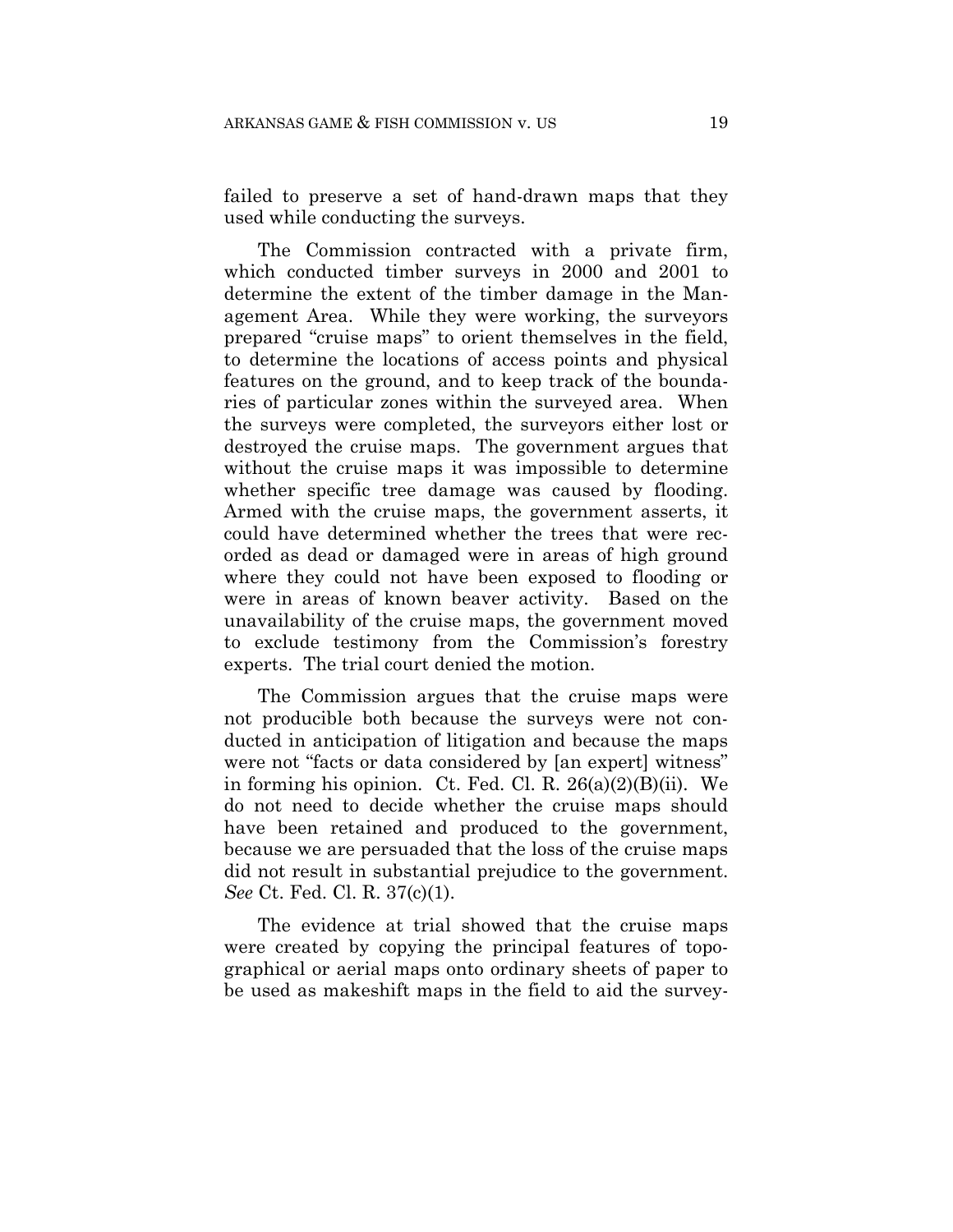ors in orienting themselves. The evidence further showed that while the cruise maps could be used to determine generally where the cruises were conducted, they could not be used to determine accurately where particular treedamage data was gathered.

The actual cruise lines were marked with flags placed in the ground for each plot. The evidence showed that it would have been possible, for a period of several years after the surveys were conducted, to determine where the individual plots were located based on those flags and other data provided with the survey report. Although this litigation did not begin until 2005, the reports of the timber survey were provided to the government beginning in early 2001, so the government could have replicated the cruises at that time if it had chosen to do so, at least with the assistance of the Commission. Moreover, the first report was accompanied by a demand for "financial compensation for the dead and dying timber and recreational and land value losses," so the government would have had an incentive to challenge the findings in the report, if it doubted them, as early as 2001. Beyond that, the trial court found that it would have been possible for the government to replicate the cruises, even years later, based on deposition testimony from those who conducted the surveys. As the court explained when denying the government's motion to exclude the cruise evidence, "as long as one knew the direction of the cruise and the starting point, those results could have been generally replicated. And a deposition of either Mr. Livingston or Mr. Foster produced that information. . . . [T] here is just very little question . . . that developing a replicated cruise was quite possible." Tr. 2640.

The government, however, did not attempt to replicate the surveys in order to test their accuracy, either when it received the initial survey report in early 2001 or during the course of the litigation. Nor did the government use deposition testimony to test the accuracy of the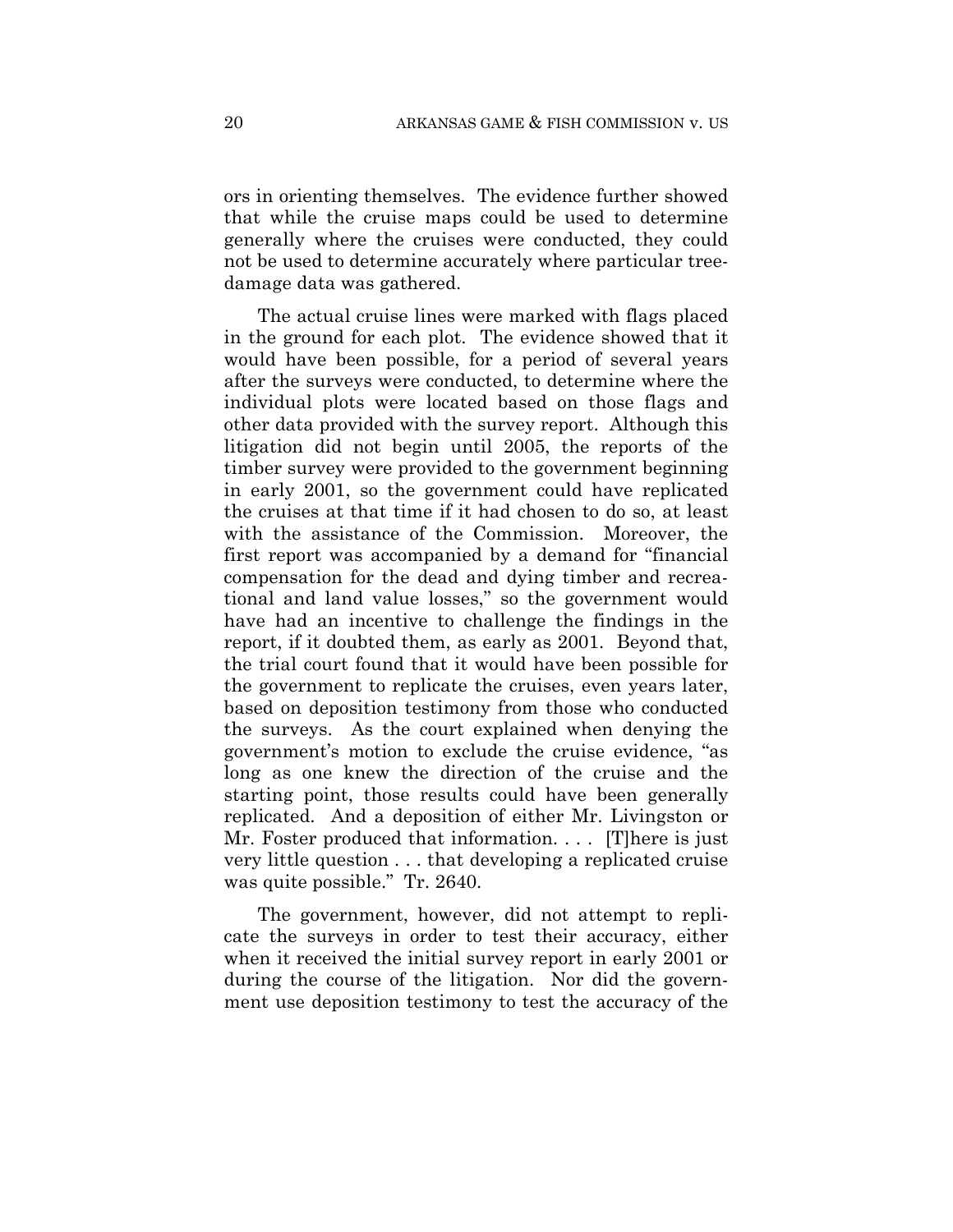surveys, even though the depositions described the surveys in substantial detail. The government did not even depose several of the individuals who conducted the cruises.

The principal use that the government claims it could have made of the cruise maps would be to assist it in replicating the cruises in support of its hypothesis that the surveyors may have counted some dead or damaged trees that were not damaged by flooding. Yet because the government made no effort to replicate the cruises, it could not establish either that replicating the survey would have been possible with the cruise maps or that it would have been impossible without them. Under those circumstances, even if the cruise maps should have been preserved, we conclude that the loss of those documents did not prejudice the government's ability to defend against the Commission's claims at trial.

#### B. Appraisal Expert

The government's second evidentiary objection is that the testimony of the Commission's expert timber appraiser should have been excluded because there was no basis for his opinions as to the percentage of declining trees that would die within five years (50 percent) and the value of the timber from declining trees that recovered but in a degraded state (50 percent). In addressing those estimates, the expert explained that they derived not from any market data or scientific literature, but from his own 40 years of experience in the field studying and valuing trees harvested for timber.

The government contends that the expert's reliance on his own experience as a basis for his estimates of the mortality rate for declining trees and the reduced value of timber from declining trees that survived did not render his testimony sufficiently reliable to be admissible under *Daubert v. Merrell Dow Pharmaceuticals, Inc.*, 509 U.S. 579 (1993). We disagree. By their nature, appraisals are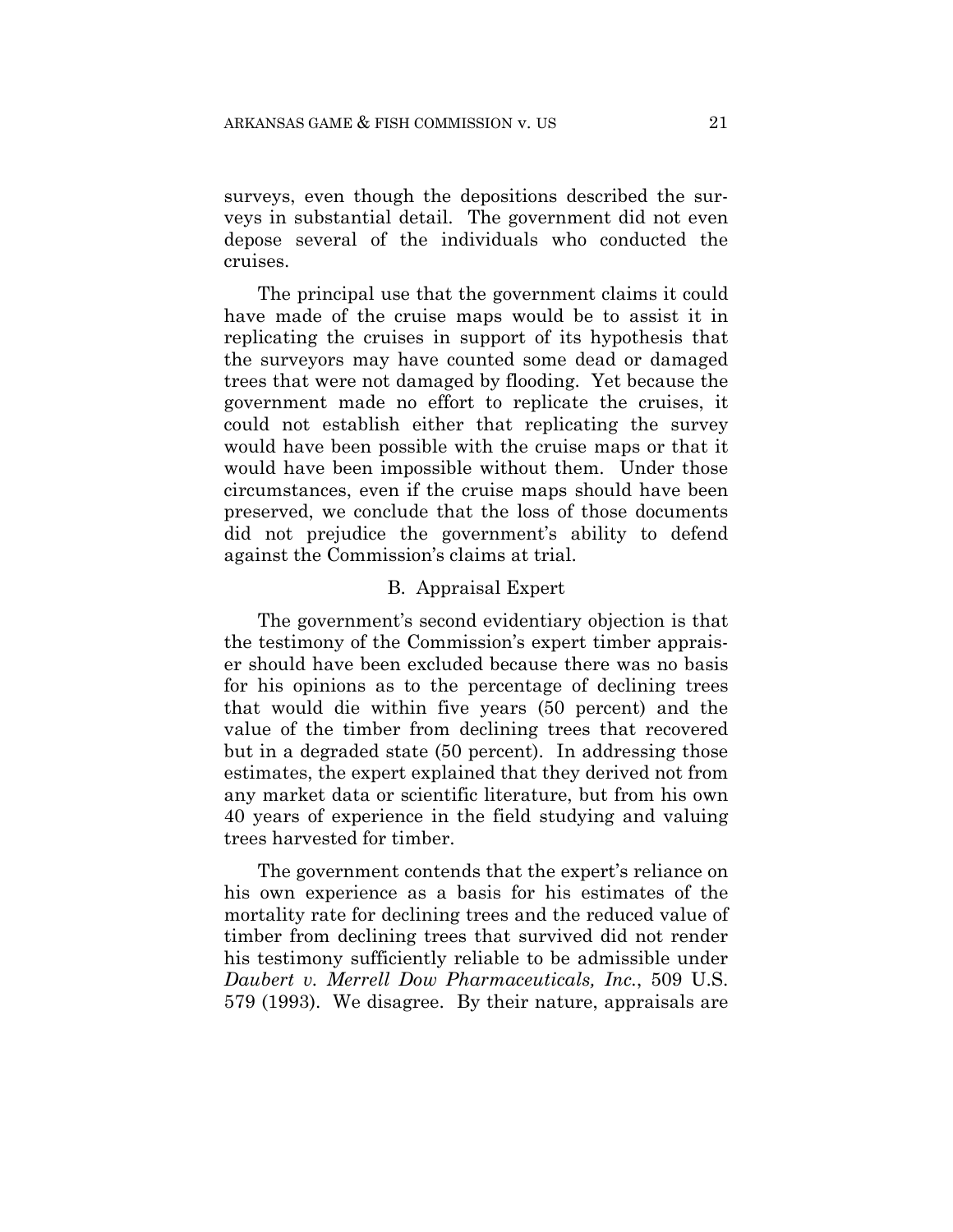often imprecise, and the appraiser's experience can be the most important factor in establishing valuation. *See Portland Natural Gas Transmission Sys. v. 19.2 Acres of Land*, 318 F.3d 279, 281 (1st Cir. 2003) ("[d]etermining the value of real estate is not a science"). The Commission's expert did not purport to be relying for his estimates on data he had collected or scientific literature he had examined. Instead, he acknowledged that his estimates were based on his experience and observations of trees over a 40-year career in forestry. The government was free to challenge the expert's estimates as unreliable, or to introduce competing evidence as to the mortality rates of the damaged trees and the value of the timber produced from the degraded trees. In these circumstances, it was not an abuse of discretion for the trial court to conclude that the government's challenges to the expert's testimony went to the weight of the evidence, not its admissibility, and to allow the expert to testify based on his lengthy experience working in the field. *See Libas, Ltd. v. United States*, 193 F.3d 1361, 1366 (Fed. Cir. 1999); *United States v. 14.38 Acres of Land*, 80 F.3d 1074, 1077 (5th Cir. 1996).

# IV

In its cross-appeal, the Commission argues that the trial court should have granted its request for additional damages for regeneration of lands within the Management Area where invasive wetland plant species were able to gain a foothold due to the damage to the hardwood timber forests.

The Commission sought an award of more than \$2 million to remove undesirable, invasive vegetation that the Commission contends established itself as a result of the flooding of the Management Area during the 1990s. In addition, it sought approximately \$3 million to plant oak seedlings to restore the bottomland hardwood system to its pre-deviation-period condition.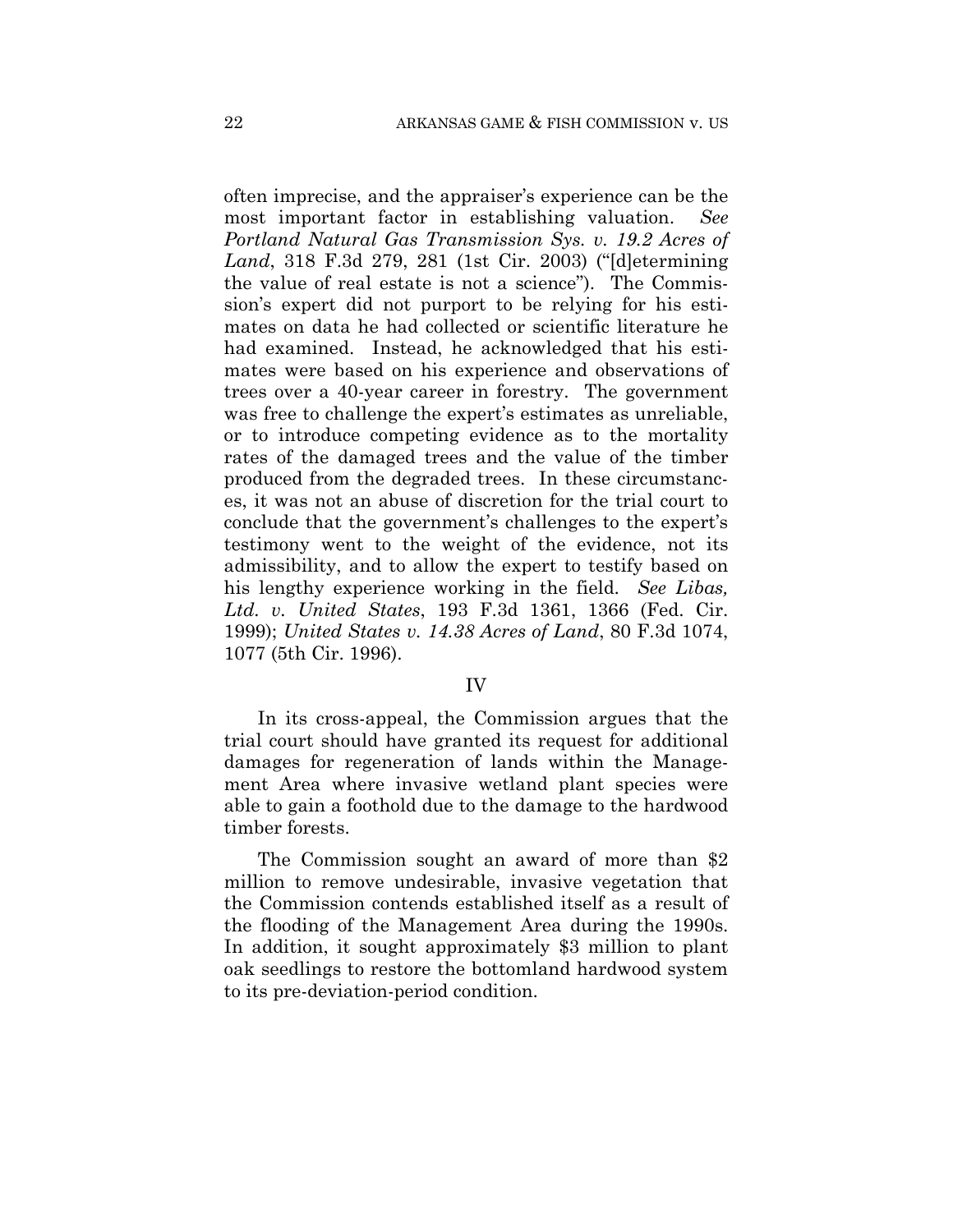The trial court found that the Commission had suffered additional damages beyond the destruction of trees as a result of the deviations during the 1993-2000 period, and that the Commission was entitled to damages in the amount necessary to eradicate the unwanted wetland vegetation and to regenerate the hardwood forest. However, the court awarded only \$176,428.34 in restoration damages. The court found that the Commission had proved its claim as to 349 of the 6,990 acres for which it sought regeneration damages, but "has not proved that it is entitled to recover all its projected regeneration costs for the remaining 6,641 acres." The 349 acres were those for which the Commission had characterized the damage to the timber as "severe." The Commission characterized the damage in the remaining 6,641 acres as "heavy" or "moderate." As to those areas, the court held that the Commission "has not established to a reasonable certainty the need for regeneration damages."

The Commission advances three arguments in support of its position that it is entitled to damages for all 6,990 acres. First, it contends that the trial court imposed an unduly heavy burden of proving damages to "a reasonable certainty," whereas a plaintiff bears only the less exacting burden of proving a "fair and reasonable approximation of the damages." *Bluebonnet Sav. Bank, F.S.B. v. United States*, 266 F.3d 1348, 1356-57 (Fed. Cir. 2001). That argument, however, is based on a false dichotomy.

The principle that damages must be shown to a reasonable certainty, which is borrowed from the law of contract remedies, is not incompatible with the rule that a plaintiff need not prove the precise amount of damages; both principles require that the quantum of damages be shown to a reasonable approximation. *See Ind. Mich. Power Co. v. United States*, 422 F.3d 1369, 1373 (Fed. Cir. 2005) (damages must be shown "with reasonable certainty," but "the amount of damages need not be 'ascertainable with absolute exactness or mathematical precision'");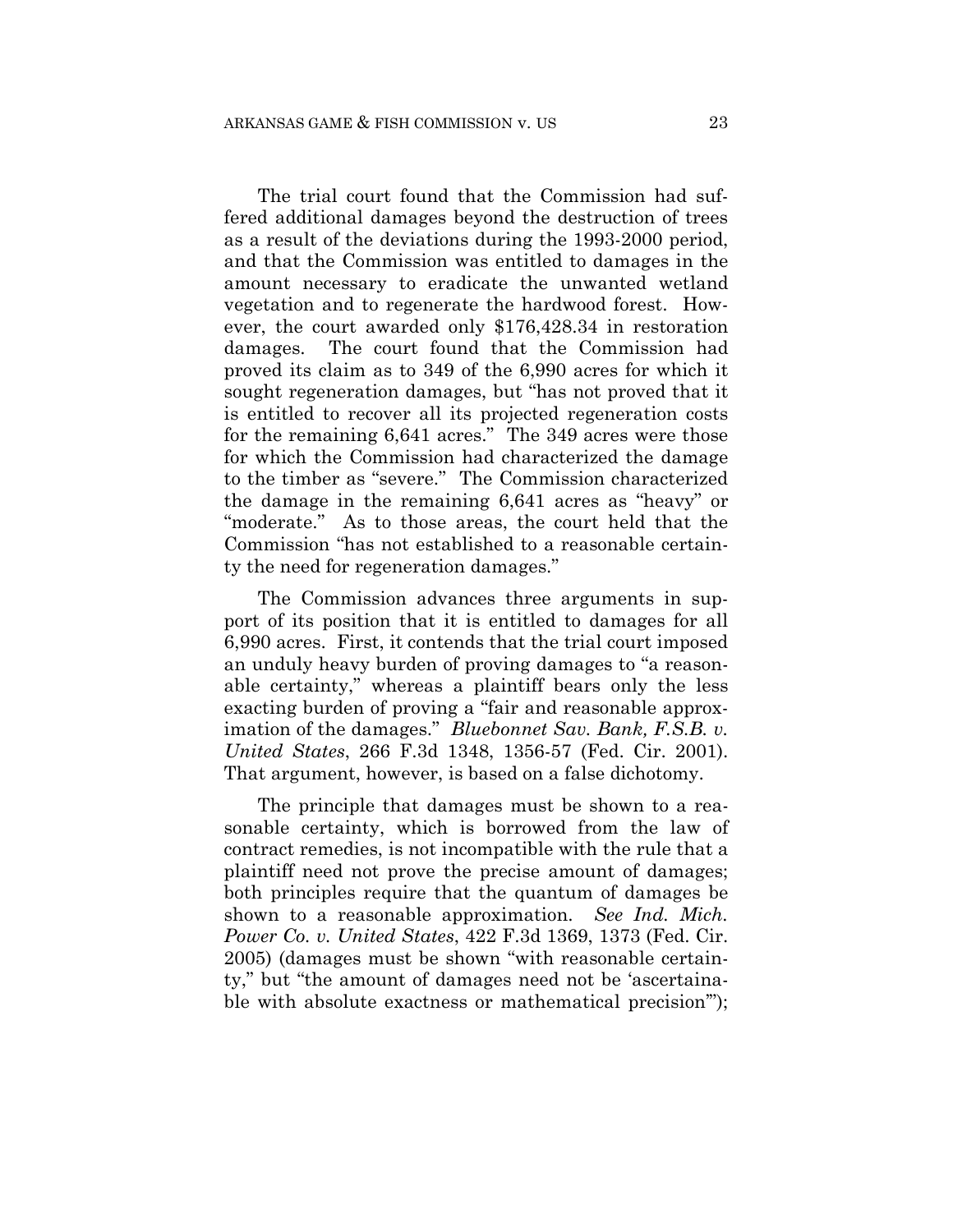*Precision Pine & Timber Co. v. United States*, 596 F.3d 817, 833 (Fed. Cir. 2010) (evidence must be sufficient to enable finder of fact to make a "fair and reasonable approximation" of damages; that is, a party seeking damages must prove them with "reasonable certainty," which "requires more than a guess, but less than absolute exactness"); *Huntley v. United States,* 135 F. Supp. 542, 546 (Ct. Cl. 1955) ("All that is required is such reasonable certainty that damages may not be based wholly upon speculation," and "may be estimated with a fair degree of accuracy.").

Nothing in the trial court's treatment of the regeneration damages claim is inconsistent with that principle. Moreover, unlike cases in which the courts have found a "reasonable approximation" of damages to be sufficient to justify an award, the problem that the trial court had with the Commission's proof did not go to the quantum of damages; instead, it went to whether any compensable loss at all was proved as to the sectors that the Commission identified as having suffered "heavy" and "moderate" injury. As to those sectors, the court found that the Commission had "not established to a reasonable certainty the need for regeneration damages for the remaining 6,641 acres." 87 Fed. Cl. at 645. The trial court properly required the Commission to prove its entitlement to regeneration damages for those sectors to a reasonable certainty. *See Fifth Third Bank v. United States*, 518 F.3d 1368, 1379 (Fed. Cir. 2008) (rejecting claim that trial court improperly applied the "reasonable certainty" test in finding that a claim for lost profits was not established for a particular period).

The Commission's second argument is that the trial court made improper use of information that the court obtained on a site visit during the course of the trial. The Commission complains that the court used its personal observations of the Management Area as a basis for denying relief for the portions of the Management Area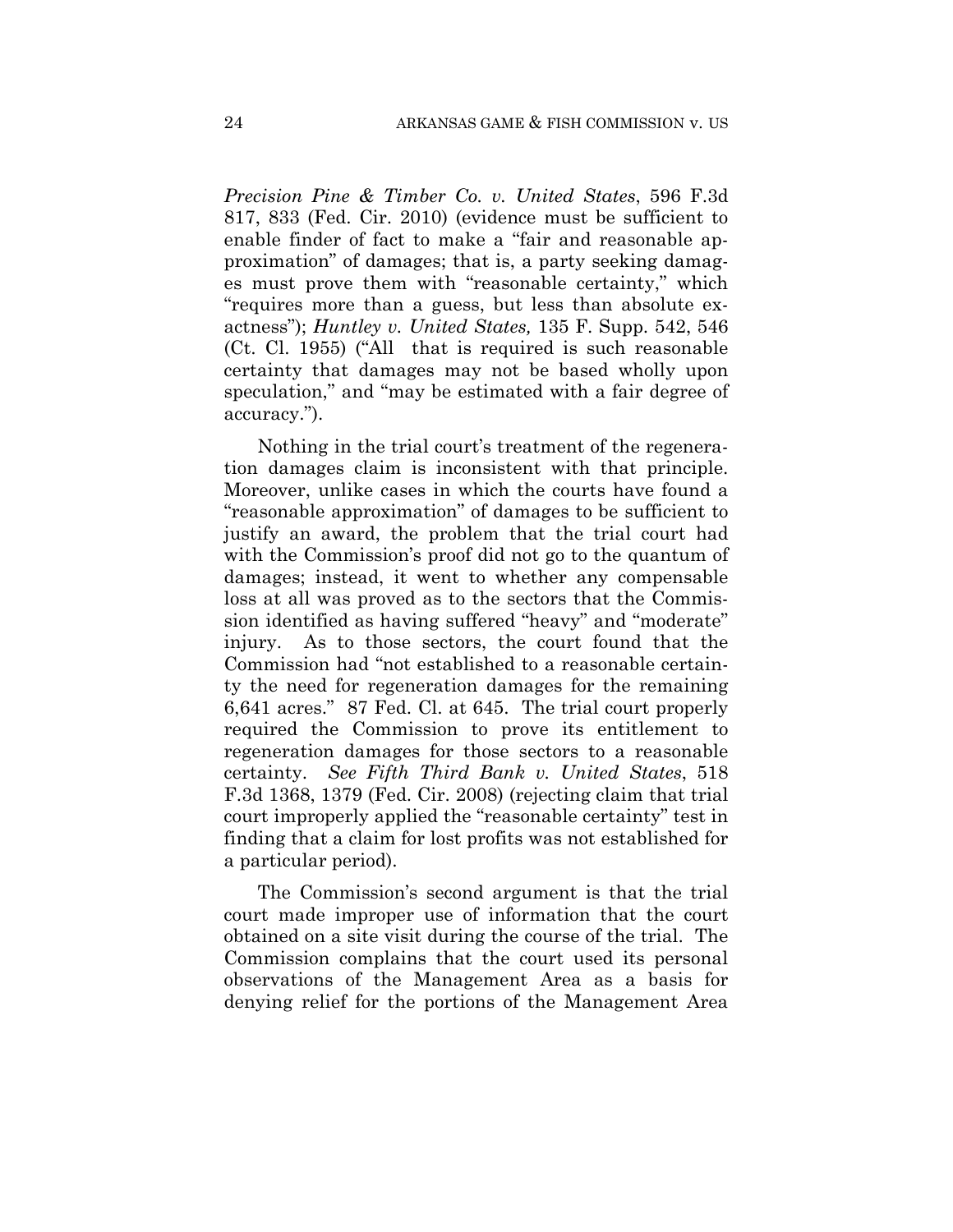that the Commission alleged to have suffered "heavy" or "moderate" damage.

The first answer to the Commission's "site visit" argument is that the trial court made clear in its opinion that it relied on the site visit only to "confirm[] that discrete portions of the Management Area require regeneration work," i.e., to confirm the Commission's showing with regard to the areas the Commission characterized as "severely" damaged, not to rebut the Commission's showing with respect to the other areas. 87 Fed. Cl. at 644 ("Due to the site visit, the court was able to confirm the pervasiveness of invasive wetland species and the scarcity of oak trees in portions of the Management Area.").

The second answer is that neither party objected to the trial court's proposal to conduct a site visit. Absent an objection or insistence on some limitation on the court's use of information obtained during the site visit, the Commission waived its right to object to the court's use of any relevant information obtained in that fashion. *See United States v. Davis*, 127 F.3d 68, 70 (D.C. Cir. 1997). Nor is there any force to the Commission's suggestion that its counsel could not have anticipated the use the court would make of the information gathered on the site visit. The court advised the parties that it was going to arrange for the presence of a court reporter during the site visit and added, "What I see and hear by way of facts are going to be insofar as humanly possible spread on the record."

Finally, the decision to conduct a site visit is a matter that is subject to the discretion of the trial court. *United States v. Gray*, 199 F.3d 547, 550 (1st Cir. 1999); 22 Charles Alan Wright & Kenneth W. Graham, Jr., Federal Practice & Procedure § 5176.2, at 883-84 (2d ed. 2012). Having conducted such a visit in the exercise of its discretion and without objection from counsel, the court was free to make use of its observations, to the extent relevant, in its decision of the case. *See Glassroth v. Moore*,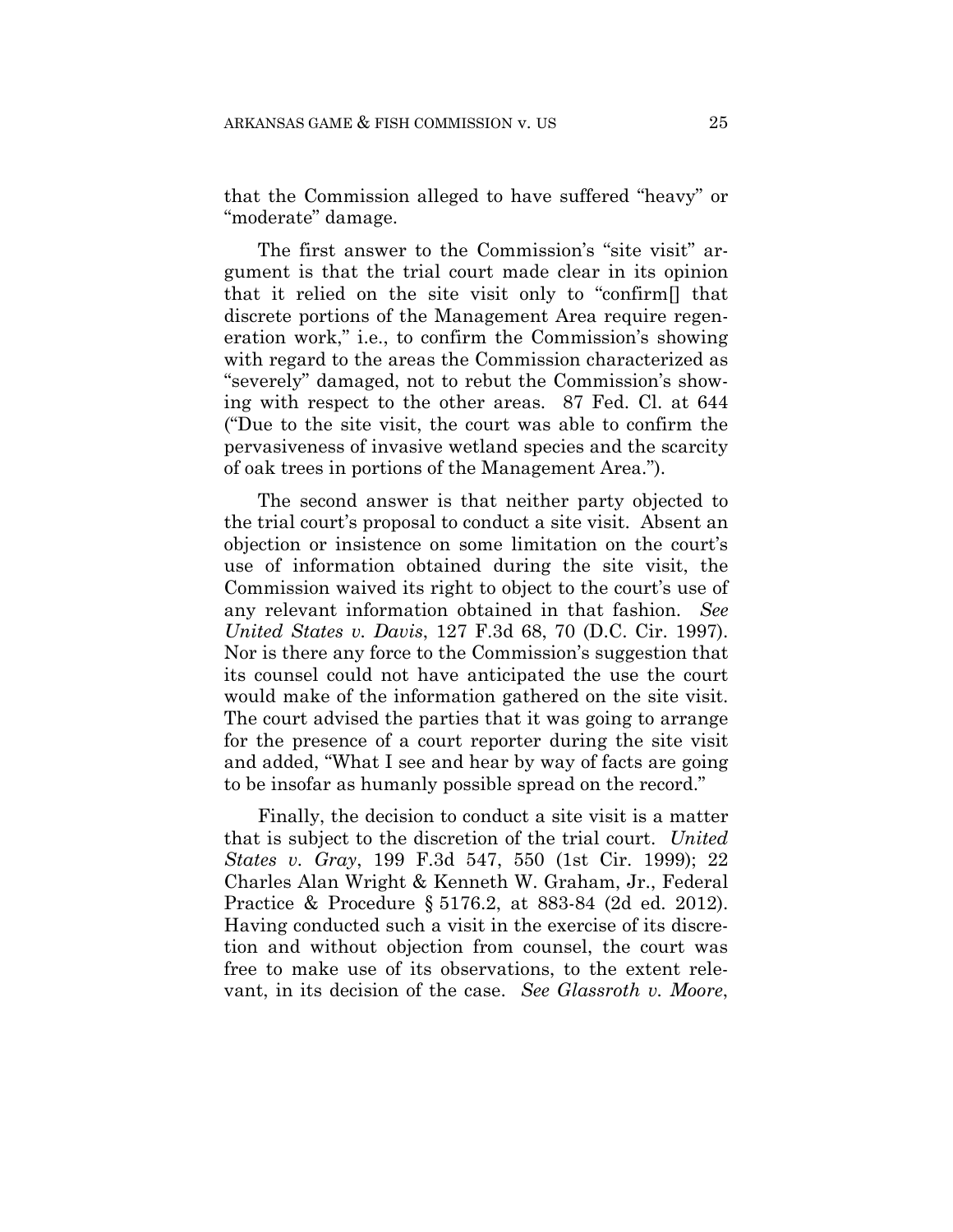335 F.3d 1282, 1289 (11th Cir. 2003) ("any kind of presentation to the jury or the judge to help the fact finder determine what the truth is and assimilate and understand the evidence is itself evidence"); *Gray*, 199 F.3d at 550 (a site visit or view is "within the category of admissible evidence"); 2 Jack B. Weinstein & Margaret A. Berger, Weinstein's Federal Evidence § 403.07[4] (J. M. McLaughlin ed. 2013) ("[T]he modern position is that the view does provide independent evidence."); *cf. Snyder v. Massachusetts*, 291 U.S. 97, 121 (1934) (the "inevitable effect [of a site visit] is that of evidence, no matter what label the judge may choose to give it").

As its third argument in support of an enlargement of its damages award, the Commission contends that the evidence with regard to the portion of the Management Area for which the trial court granted regeneration damages was not materially different from the evidence with regard to the portions for which the trial court denied an award. Accordingly, the Commission argues, the evidence clearly indicated that artificial regeneration efforts will be required not only for the 349 acres as to which the trial court granted an award, but for the remaining 6,641 acres as well.

In finding that the Commission had not shown the need for regeneration damages for the remaining 6,641 acres, the court explained that the Commission "has failed to submit adequate evidentiary materials regarding certain areas where it seeks to recover regeneration costs and the prevailing conditions in those places." 87 Fed. Cl. at 644. In particular, the court explained that in those remaining 6,641 acres, there was "no basis in the record to differentiate the areas that would require regenerative work from others which retain some oak stands of significance and which may well regenerate themselves." *Id.* at 645.